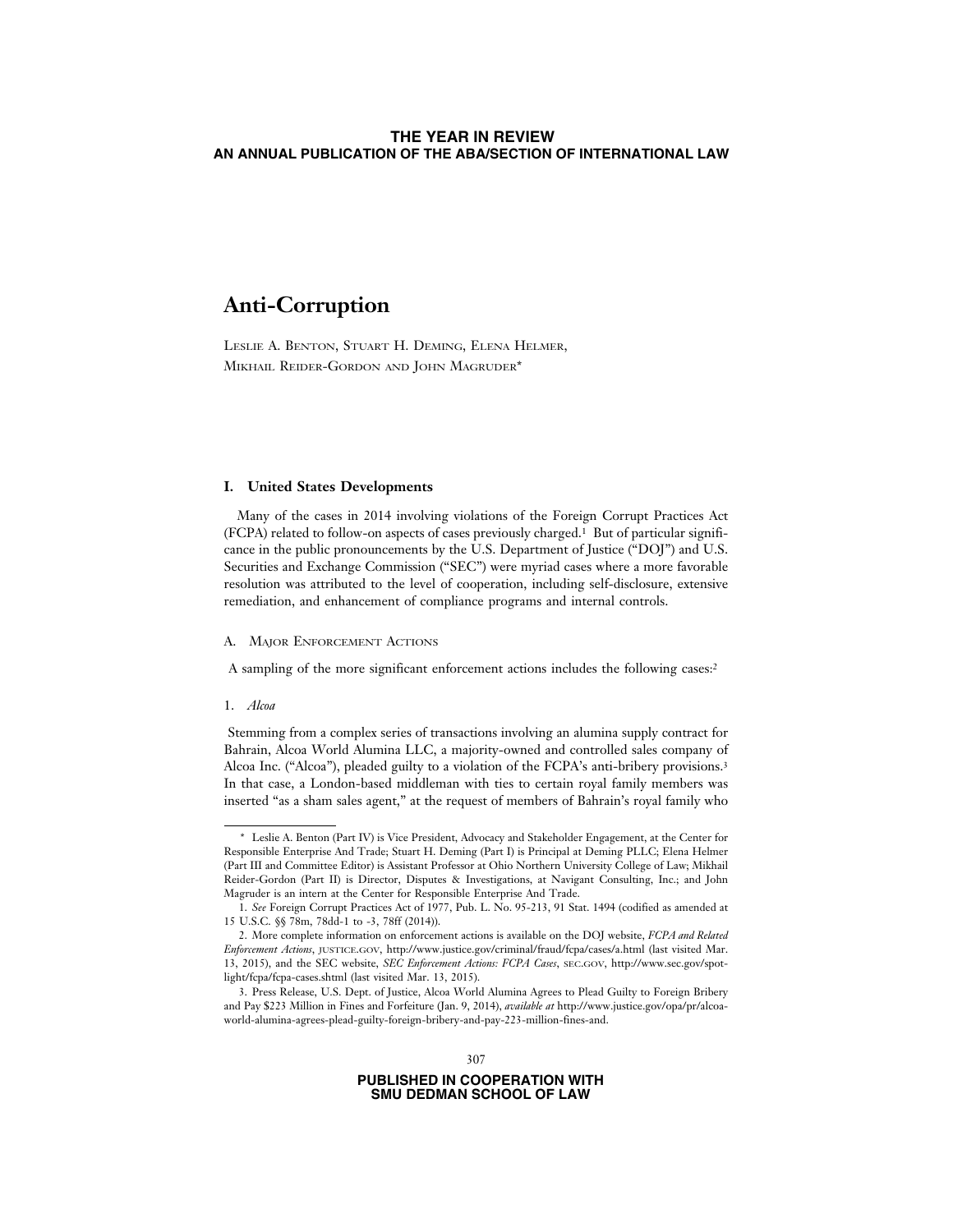### 308 THE YEAR IN REVIEW

controlled the tender process, and was paid "a corrupt commission intended to conceal bribe payments."4 Alcoa entered into a settlement with the SEC for violations of the FCPA's accounting and record-keeping provisions based on these facts and the SEC's reference to the lack of due diligence as to the business purpose of the middleman.5

#### 2. *Bio-Rad Laboratories, Inc.*

 A United States-based issuer and medical manufacturer, Bio-Rad Laboratories Inc. (Bio-Rad"), agreed to pay a fine and entered into a non-prosecution agreement ("NPA") with the DOJ to resolve allegations that it violated the FCPA by falsifying its books and records and failing to implement adequate internal controls in connection with sales in Russia.6 Of particular note was the use of intermediaries who lacked the capacity to carry out the services to be performed. Bio-Rad also agreed to a settlement with the SEC for similar violations in Russia, Thailand, and Vietnam relative to the sales practices of its subsidiaries.7

#### 3. *Hewlett-Packard Company*

 The DOJ resolved its investigation into violations of the FCPA by Hewlett-Packard Company (HP) in the form of a plea with its Russian subsidiary, a deferred prosecution agreement ("DPA") with its Polish subsidiary, and an NPA with its Mexican subsidiary.8 Record-keeping and internal controls violations were alleged to have facilitated the improper payments to foreign officials. The SEC's settlement with HP was premised upon similar violations.9 The DOJ only charged the Russian subsidiary with a violation of the anti-bribery provisions.10

#### 4. *PetroTiger Ltd.*

 Arising out of a voluntary disclosure by PetroTiger Ltd. ("PetroTiger"), a British Virgin Islands oil and gas company with operations in Colombia and offices in New Jersey, its two former co-CEOs and general counsel were charged with violating the FCPA's anti-

VOL. 49

<sup>4.</sup> *Id.*

<sup>5.</sup> Press Release, Sec. & Exch. Com'n, SEC Charges Alcoa With FCPA Violations (Jan. 9, 2014), *available at* http://www.sec.gov/News/PressRelease/Detail/PressRelease/1370540596936#.VHxZLdbSCEs.

<sup>6.</sup> Press Release, U.S. Dept. of Justice, Bio-Rad Laboratories Resolves Foreign Corrupt Practices Act Investigation and Agrees to Pay \$14.35 Million Penalty (Nov. 3, 2014), *available at* http://www.justice.gov/ opa/pr/bio-rad-laboratories-resolves-foreign-corrupt-practices-act-investigation-and-agrees-pay-1435.

<sup>7.</sup> Press Release, Sec. & Exch. Com'n, SEC Charges California-Based Bio-Rad Laboratories With FCPA Violations (Nov. 3, 2014), *available at* http://www.sec.gov/News/PressRelease/Detail/PressRelease/ 1370543347364#.VHssItbSCEs.

<sup>8.</sup> Press Release, U.S. Dept. of Justice, Hewlett Packard Russia Agrees to Plead Guilty to Foreign Bribery (Apr. 9, 2014), *available at* http://www.justice.gov/opa/pr/hewlett-packard-russia-agrees-plead-guilty-foreignbribery.

<sup>9.</sup> Press Release, Sec. & Exch. Com'n, SEC Charges Hewlett-Packard With FCPA Violations, (Apr. 9, 2014), http://www.sec.gov/News/PressRelease/Detail/PressRelease/1370541453075#.VHslZdbSCEu.

<sup>10.</sup> United States v. ZAO Hewlett-Packard A.O., No. CR-14-201 DLJ (N.D. Cal., Apr. 9, 2014), *available at* http://www.justice.gov/criminal/fraud/fcpa/cases/hewlett-packard-zao/hp-russia-information.pdf.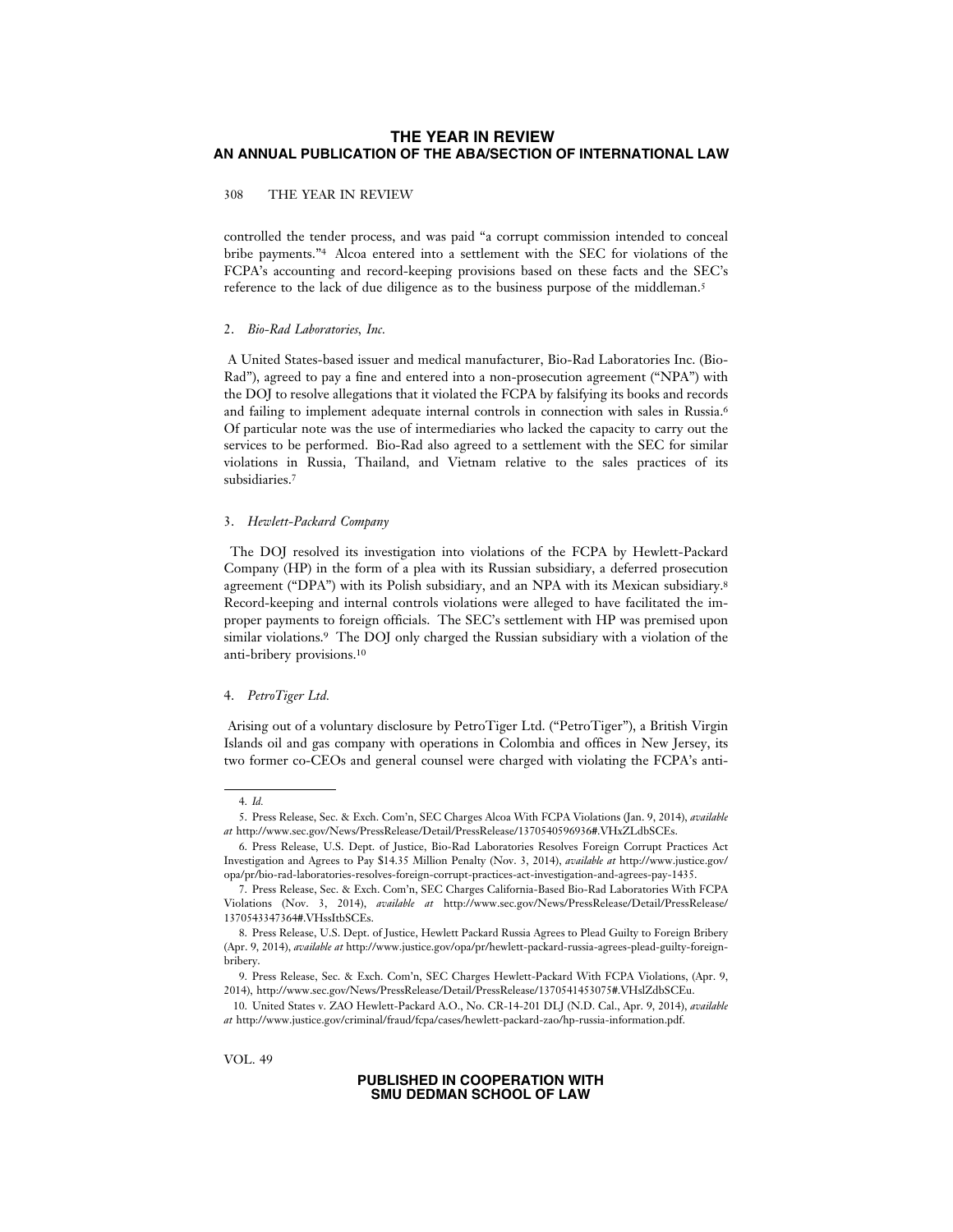# ANTI-CORRUPTION 309

bribery provisions, defrauding PetroTiger, and laundering the proceeds of crime.11 Payments were made from PetroTiger's U.S. bank account to the official's bank account in Colombia to secure approval from Colombia's state-owned and state-controlled oil company for an oil services contract. All three individuals were also charged with attempting to secure kickbacks at the expense of PetroTiger in connection with PetroTiger's acquisition of another company.

#### 5. *Alstom*

Alstom S.A. (Alstom), a French power and transportation company, pleaded guilty and agreed to pay a \$772,290,000 fine to resolve charges related to violations of the Foreign Corrupt Practices Act (FCPA). The plea agreement cites many factors considered by the Department of Justice (DOJ) in reaching the appropriate resolution, including: Alstom's failure to voluntarily disclose the misconduct even though it was aware of related misconduct at a U.S. subsidiary that previously resolved corruption charges with the DOJ in connection with a power project in Italy; Alstom's refusal to fully cooperate with the Department's investigation for several years; the breadth of the companies' misconduct, which spanned many years, occurred in countries around the globe and in several business lines, and involved sophisticated schemes to bribe high-level government officials; Alstom's lack of an effective compliance and ethics program at the time of the conduct; and Alstom's prior criminal misconduct, including conduct that led to resolutions with various other governments and the World Bank.12

#### 6. *Avon*

Avon Products (China) Co. Ltd. (Avon China), the wholly owned subsidiary of New York-based Avon Products Inc. (Avon), pleaded guilty to accounting provisions of the FCPA. Avon entered into a deferred prosecution agreement with the DOJ, admitting its role in a conspiracy to conceal in excess of \$8 million in bribes paid to Chinese government officials. Cumulatively, the Avon entities will pay over \$67 million in criminal penalties and retain a monitor for 18 months.13 Avon also settled a related FCPA matter with the U.S. Securities and Exchange Commission (SEC) and will pay an additional \$67,365,013 in disgorgement and prejudgment interest, bringing the total amount of U.S. criminal and regulatory penalties paid by Avon and Avon China to \$135,013,013.

#### B. SIGNIFICANT RULINGS

 In upholding a broad interpretation of what constituted an "instrumentality" under the FCPA's anti-bribery provisions, the U.S. Court of Appeals for the Eleventh Circuit held

SPRING 2015

<sup>11.</sup> Press Release, U.S. Dept. of Justice, Foreign Bribery Charges Unsealed Against Former Chief Executive Officers of Oil Services Company (Jan. 6, 2014), *available at* http://www.justice.gov/opa/pr/2014/May/ 14-crm-489.html.

<sup>12.</sup> Press Release, U.S. Dept. of Justice, Alstom Pleads Guilty and Agrees to Pay \$772 Million Criminal Penalty to Resolve Foreign Bribery Charges (December 22, 2014), *available at* http://www.justice.gov/opa/pr/ alstom-pleads-guilty-and-agrees-pay-772-million-criminal-penalty-resolve-foreign-bribery

<sup>13.</sup> Press Release, U.S. Dept. of Justice, Alstom Pleads Guilty and Agrees to Pay \$772 Million Criminal Penalty to Resolve Foreign Bribery Charges (December 22, 2014), *available at* http://www.justice.gov/opa/pr/ alstom-pleads-guilty-and-agrees-pay-772-million-criminal-penalty-resolve-foreign-bribery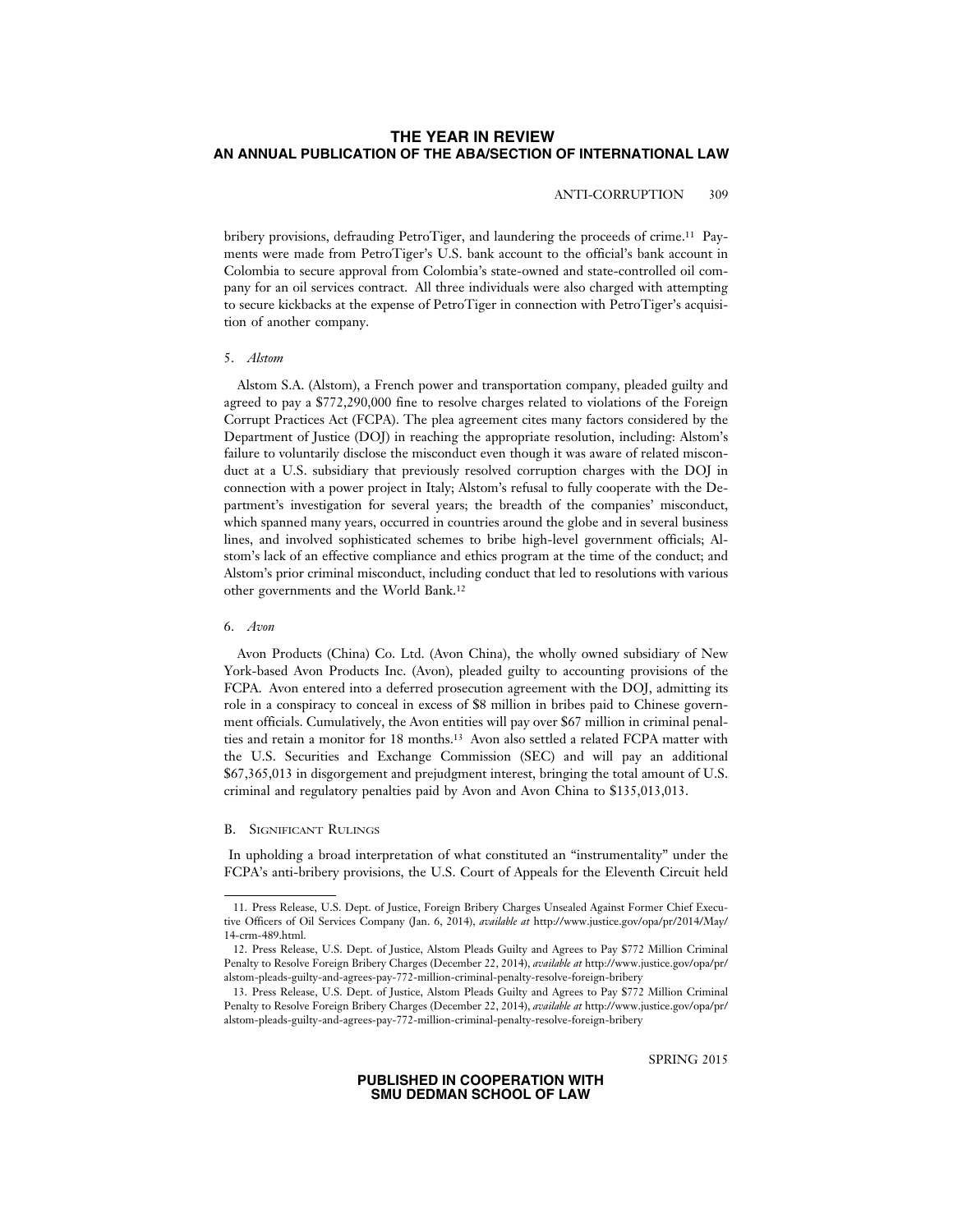### 310 THE YEAR IN REVIEW

that the FCPA intended to "reach the type of officials the United States agreed to stop domestic interests from bribing when it ratified the OECD Convention."14 As part of its analysis, it looked to the OECD Convention and its commentaries in identifying the factors that would determine whether an entity was an instrumentality of government.

#### C. NONPROFITS

 Employees of International Adoption Guides Inc. ("IAG"), an adoption services provider, were indicted for conspiring to defraud the United States in connection with its adoption services in Ethiopia.15 The scheme involved submitting fraudulent contracts of adoption to Ethiopian courts, submitting fraudulently procured adoption decrees to U.S. officials, creating counterfeit U.S. immigration forms, and paying bribes to Ethiopian officials. No substantive violations of the FCPA or any other law were charged.

#### D. TRAVEL ACT

 Emanating from actions taken by a complex series of transactions by a number of entities associated with an international conglomerate, six foreign nationals were charged with participating in an international racketeering conspiracy involving bribes of government officials in India to allow the mining of titanium minerals.16 The separate charges included conspiracy to violate the Travel Act,17 the FCPA, and U.S. money laundering laws and two substantive Travel Act violations.

### E. OPINION PROCEDURE RELEASES

 In a late 2013 opinion procedure release involving a partner of a U.S. law firm handling arbitrations for a foreign country, his payment for the medical expenses for the daughter of an official of the foreign agency that retained the law firm was permitted.18 The recusal practices involving the official and the law firm and the express permission of the official's agency were critical to the DOJ's analysis. Similarly, in the first opinion procedure release for 2014,19 an extensive recusal regime and an independent mechanism for establishing the value of the buyout were critical to a U.S. issuer being permitted to acquire the minority interest of its majority-owned foreign company from a businessman who was to be appointed to a senior government position in that country.

In the other 2014 opinion procedure release, a foreign acquisition by a United States issuer did not lead to successor liability, despite evidence of questionable payments and

<sup>14.</sup> United States v. Esquenazi, 752 F.3d 912, 925 (11th Cir. 2014).

<sup>15.</sup> Indictment, United States v. Harding, No. 9-14-cr-00054-SB (D.S.C., Jan. 21, 2014).

<sup>16.</sup> Press Release, U.S. Dept. of Justice, Six Defendants Indicted in Alleged Conspiracy to Bribe Government Officials in India to Mine Titanium Minerals (Apr. 2, 2014), *available at* http://www.justice.gov/opa/pr/ six-defendants-indicted-alleged-conspiracy-bribe-government-officials-india-mine-titanium.

<sup>17. 18</sup> U.S.C. § 1952 (2013).

<sup>18.</sup> Opinion Procedure Release 13-01, U.S. Dep't of Justice (Dec. 19, 2013), *available at* http://www.justice .gov/criminal/fraud/fcpa/opinion/2013/13-01.pdf.

<sup>19.</sup> Opinion Procedure Release 14-02, U.S. Dep't of Justice (Mar. 17, 2014), *available at* http://www.justice .gov/criminal/fraud/fcpa/opinion/2014/14-01.pdf.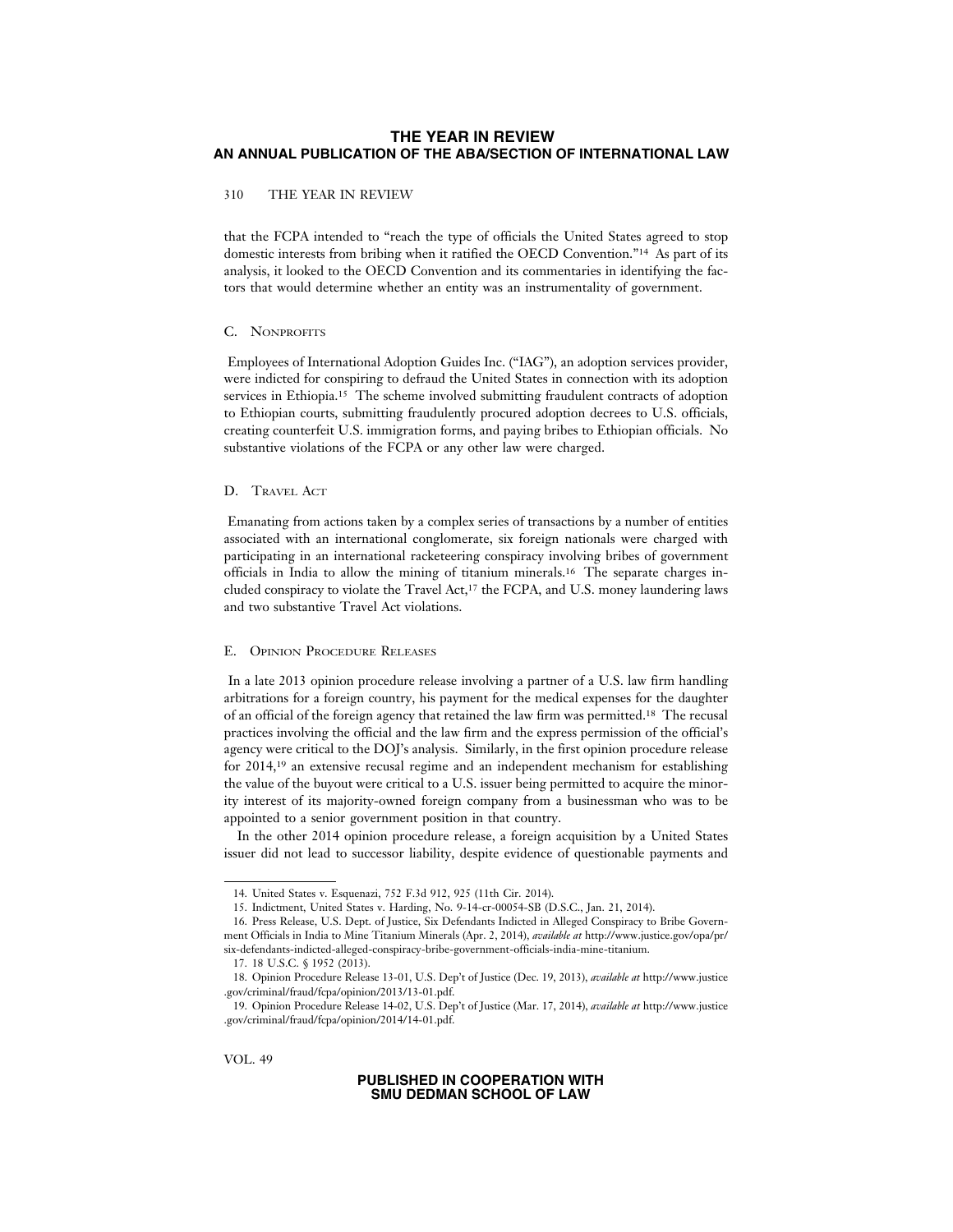# ANTI-CORRUPTION 311

inadequate controls disclosed in pre-acquisition due diligence.20 The critical factor was the absence of a jurisdictional basis for a violation at the time the questionable payments were made.

### F. PURSUING THE PROCEEDS OF CORRUPTION

 As part of the largest forfeiture action ever brought under the Kleptocracy Asset Recovery Initiative, the DOJ froze corruption proceeds hidden in bank accounts around the world by former Nigerian dictator Sani Abacha and his cohorts.<sup>21</sup> The civil forfeiture complaint seeks more than \$550 million, including from bank accounts and investment portfolios in the Bailiwick of Jersey, France, and the United Kingdom. In another matter stemming from the Initiative, formal action was also taken to forfeit the assets traceable to Chun Doo Hwan, the former president of the Republic of Korea.22

As part of an unrelated initiative, Alfonso Portillo, the former President of Guatemala was fined and sentenced to over five years of imprisonment for taking bribes from Taiwan in exchange for promising that Guatemala would continue to recognize Taiwan diplomatically.23 Though the offense took place between 2000 and 2004, Portillo was extradited to the United States in 2013 and pleaded guilty to attempting to launder the illegal money through U.S. banks.

#### **II. Enforcement Actions Abroad**

#### A. CASES

#### 1. *Austria*

 On October 3, 2014, the regional criminal court for Vienna found two executives of Oesterreiche Banknoten und Sicherheitsdruck GmbH ("OeBS"), the Austrian central bank's banknote-printing arm, guilty of having bribed Syrian and Azeri officials to obtain contracts for OeBS24 Johannes Miller and Michael Wolf each received a two-year suspended sentence for funneling bribes totaling approximately \_14 million to the officials.

<sup>20.</sup> Opinion Procedure Release 14-02, U.S. Dep't of Justice (Nov. 7, 2014), *available at* http://www.justice .gov/criminal/fraud/fcpa/opinion/2014/14-02.pdf.

<sup>21.</sup> Press Release, U.S. Dept. of Justice, U.S. Freezes More Than \$458 Million Stolen by Former Nigerian Dictator in Largest Kleptocracy Forfeiture Action Ever Brought in the U.S. (Mar. 5, 2014), *available at* http:// www.justice.gov/opa/pr/us-freezes-more-458-million-stolen-former-nigerian-dictator-largest-kleptocracyforfeiture.

<sup>22.</sup> Press Release, U.S. Dept. of Justice, Justice Department Seizes an Additional \$500,000 in Corrupt Assets Tied to Former President of Republic of Korea, (Sept. 3, 2014), *available at* http://www.justice.gov/ opa/pr/justice-department-seizes-additional-500000-corrupt-assets-tied-former-president-republic.

<sup>23.</sup> Press Release, U.S. Attorney's Office, S.D.N.Y., Former President Of Guatemala, Alfonso Portillo, Sentenced In Manhattan Federal Court For Laundering Millions Of Dollars Through United States Banks (May 22, 2014), *available at* http://www.justice.gov/usao/nys/pressreleases/May14/PortilloSentencingPR.php.

<sup>24.</sup> *See Austria Banknote Unit's Ex-Managers Guilty in Kickback Scandal*, BLOOMBERG BUSINESS (Oct. 3, 2014), http://www.bloomberg.com/news/articles/2014-10-03/austria-banknote-unit-s-ex-managers-guiltyin-kickbacks-scandal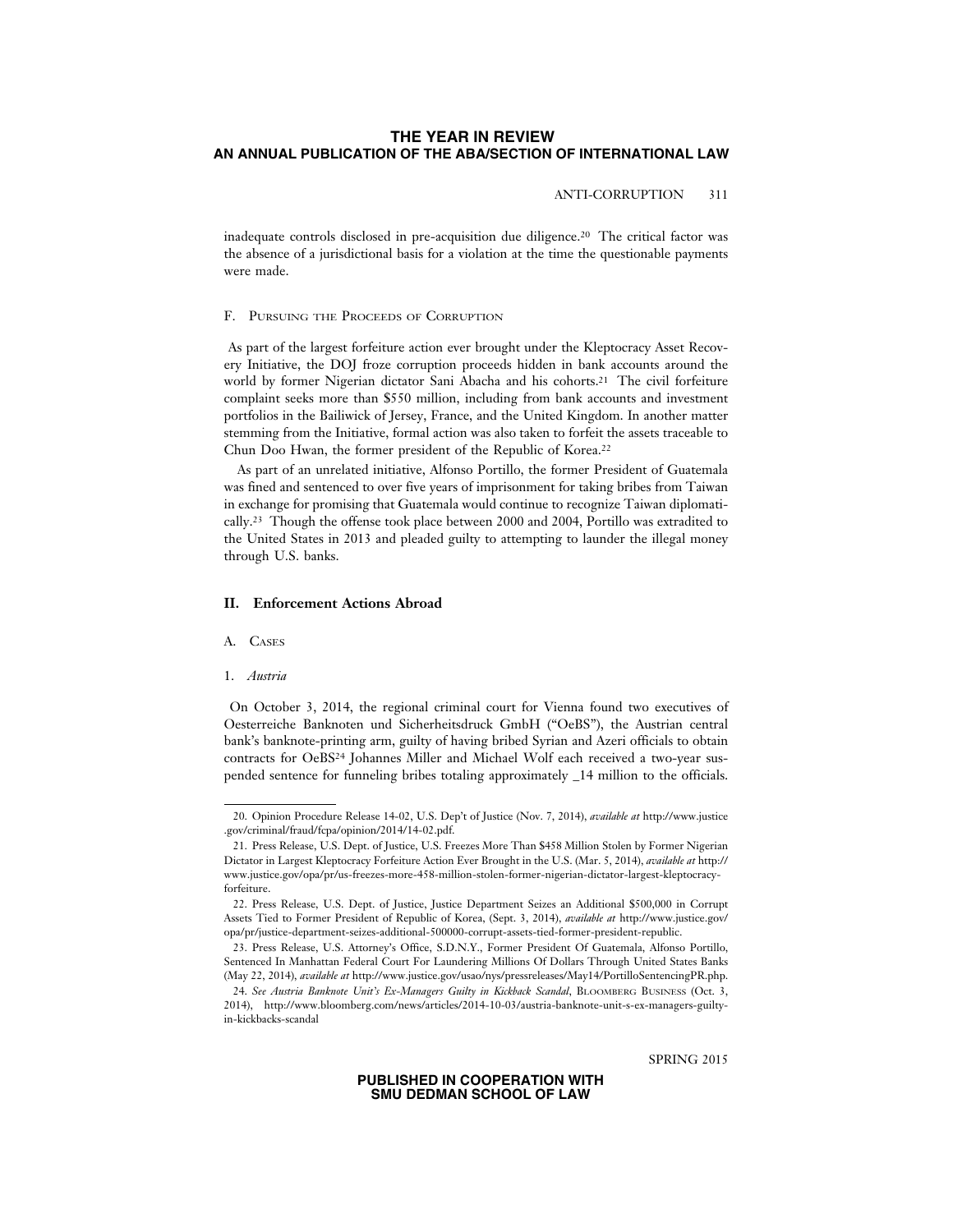312 THE YEAR IN REVIEW

# 2. *Canada*

 On May 23, 2014, an Ottawa court sentenced Nazir Karigar to three years in prison for his role in a corruption case involving Canadian company CryptoMetrics.<sup>25</sup> Karigar was the first individual to be convicted under Canada's recently amended Foreign Public Officials Act ("CFPOA").26

#### 3. *China*

 China's Central Commission for Discipline Inspection of the Communist Party of China announced in November 201427 that it had concluded an investigation of two FAW-Volkswagen Automotive Co Ltd executives for corruption. Subsequently FAW-Volkswagen severed business ties with more than a dozen vendors, all of whom were involved in advertising and public relations for the company.28

On August 8, 2014, a court in Shanghai found two former investigators guilty of stealing and selling personal information. The investigators, Briton Peter Humphrey and his American-national wife, Yu Yingzeng, worked as vendors to multinational pharmaceutical company GlaxoSmithKline ("GSK") in China and were caught up in a larger corruption investigation launched by Chinese authorities against GSK.29 Humphrey was sentenced to two and a half years in prison. His wife was sentenced to two years, and both were fined.30 The same court found GSK guilty of bribing hundreds of doctors and state hospital personnel over a period of years. GSK was fined \$490 million and its former chief executive of the China division, Mark Reilly (another British national), was given a suspended three-year prison sentence.

# 4. *Cuba*

 Canadian businessman Cy Tokmakjian was sentenced in October 2014 by a Cuban court to fifteen years in prison for bribing Cuban officials.<sup>31</sup> The Cuban government seized US \$100 million dollars in assets belonging to his sugar industry company, Tokmakjian Group. Tokmakjian was found guilty of bribery as well as trafficking in Cuban currency, tax evasion, and fraud.32

<sup>25.</sup> R. v. Karigar, 2014 ONSC 3093 (Can. Ont. Sup. Ct. J.), *available at* http://canlii.ca/t/g6zz0.

<sup>26.</sup> Corruption of Foreign Public Officials Act, S.C. 1998, c. 34 (Can.), *available at* http://lawslois.justice.gc.ca/eng/acts/C-45-2/page-1.html; for discussion of amendments, *see* Benton et. al, *supra* note 5. 27. CENTRAL COMMISSION FOR DISCIPLINE INSPECTION DEPARTMENT, www.12388.gov.cn (last visited Mar. 15, 2015).

<sup>28.</sup> Yang Jian, *FAW bribe scandal should be wake-up call for Beijing*, AUTOMOTIVE NEWS EUROPE (November 28, 2014), http://europe.autonews.com/article/20141128/BLOG15/141129866/faw-bribe-scandal-should-bewake-up-call-for-beijing.

<sup>29.</sup> *GSK-linked investigators confessed to trafficking personal data*, XINGHUANET (Aug. 9, 2014), http:// news.xinhuanet.com/english/china/2014-08/09/c\_133544162.htm.

<sup>30.</sup> *Id.*

<sup>31.</sup> Daniel Trotta, *Gifts for Cubans end in 15-year sentence for Canadian CEO*, REUTERS (October 3, 2014), http://www.trust.org/item/20141003110022-3ee3r/?source=fiHeadlineStory.

<sup>32.</sup> *Id.*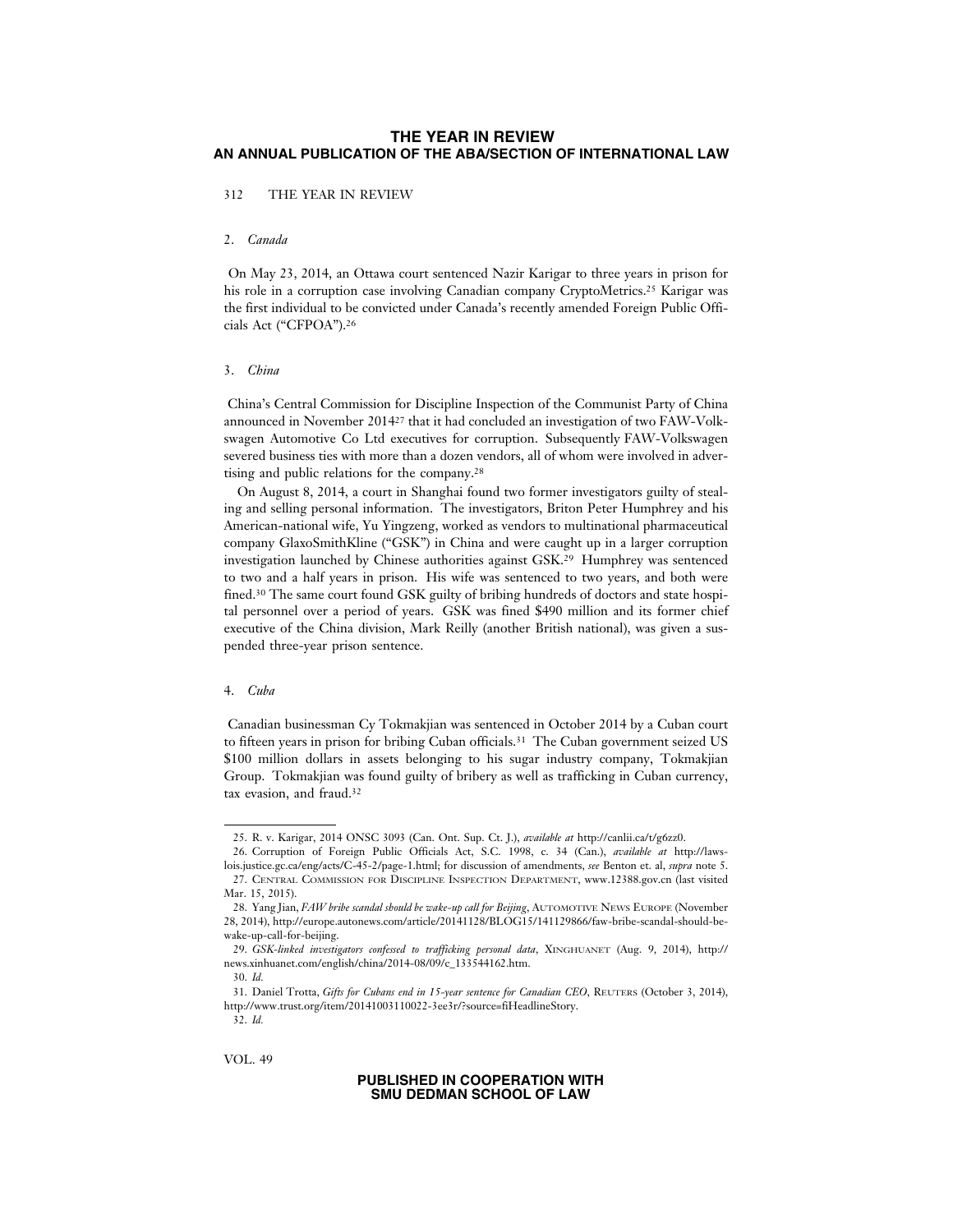ANTI-CORRUPTION 313

# 5. *Germany*

 On May 9, 2014, the German *Bundesgerichtshof* ruled that, in instances where a payment of bribes has influenced a purchase agreement between two commercial entities, the purchase agreement can be invalidated.33 It further reasoned that claims for compensation were valid under the increased liability for unjust enrichment.34

In August 2014, a German court halted the trial of Formula 1 executive Bernie Ecclestone. German state prosecutors dropped criminal charges pending against Ecclestone in return for a payment of a \$100 million fine.35 Ecclestone had been accused of bribing a former German banker related to the sale of a majority interest in Formula 1 nearly a decade ago. The payment represents the largest sum ever paid in Germany for a criminal trial of this nature.36

### 6. *Greece*

 Rheinmetall Defence Electronics GmbH (RDE), a Bremen-based subsidiary of Rheinmetall AG, a German defense conglomerate, agreed to pay a \_37 million (\$46 million) fine to end a criminal investigation of suspected bribery payments by a company representative in connection with arms deals in Greece.37

#### 7. *Hong Kong*

 On August 5, 2014, Luk Kin Peter Joseph, chief executive of Brockman Mining, a listed company in Australia, was convicted of bribery by the District Court of Hong Kong Special Administrative Region.38 The conviction resulted in Mr. Luk's immediate resignation from the company.39

# 8. *Italy*

 On October 9, 2014, an Italian court cleared two former executives of Finmeccanica of corruption but found them guilty of lesser charges for falsifying invoices. The two were given suspended sentences of two years' jail time. The case arose out of charges of bribes

SPRING 2015

<sup>33.</sup> BUNDESGERICHTSHOF [BGH] [FEDERAL COURT OF JUSTICE] May 9, 2014, Urteil des V. Zivilsenats vom 9.5.2014-V ZR 305/12 (Germany), *available at* http://juris.bundesgerichtshof.de/cgi-bin/rechtsprechung/document.py?Gericht=bgh&Art=en&Datum=2014&Seite=45&nr=68078&pos=1366&anz=2538.

<sup>34.</sup> BÜRGERLICHES GESETZBUCH [BGB] [CIVIL CODE], Jan. 2, 2002, BUNDESGESETZBLATT [BGBL. I], §§ 812(1), 818(4), 819(1), 285(1) [Germany], *available at* http://www.gesetze-im-internet.de/englisch\_bgb/.

<sup>35.</sup> Geir Moulsong, *Formula One: How The Ecclestone Bribery Charges Deal Went Down*, ASSOCIATED PRESS (August 7, 2014), http://www.theglobeandmail.com/globe-drive/news/motorsports/formula-one-how-the-ecclestone-bribery-charges-deal-went-down/article19929380/.

<sup>36.</sup> *Id.*

<sup>37.</sup> Ioanna Zikakou, *Rheinmetall Fined for G reek Armament Deals*, GREEK REPORTER (December 11, 2014) http://greece.greekreporter.com/2014/12/11/rheinmetall-fined-for-greek-armament-deals/.

<sup>38.</sup> *Hong Kong Special Administrative Region v. Luk Kin Peter Joseph*, DCC 851/2013 (D.C. Aug. 5, 2014) (Legal Reference System) (H.K.).

<sup>39.</sup> Brockman Mining, Announcement (1) Pursuant to Rule 13.09(1) and Rule 13.51B(2) of the Listing Rules and (2) Resignation of Executive Director and Chief Executive Officer (August 5, 2014), *available at* http://www.brockmanmining.com/media/E1407204%20Ann%20final.pdf.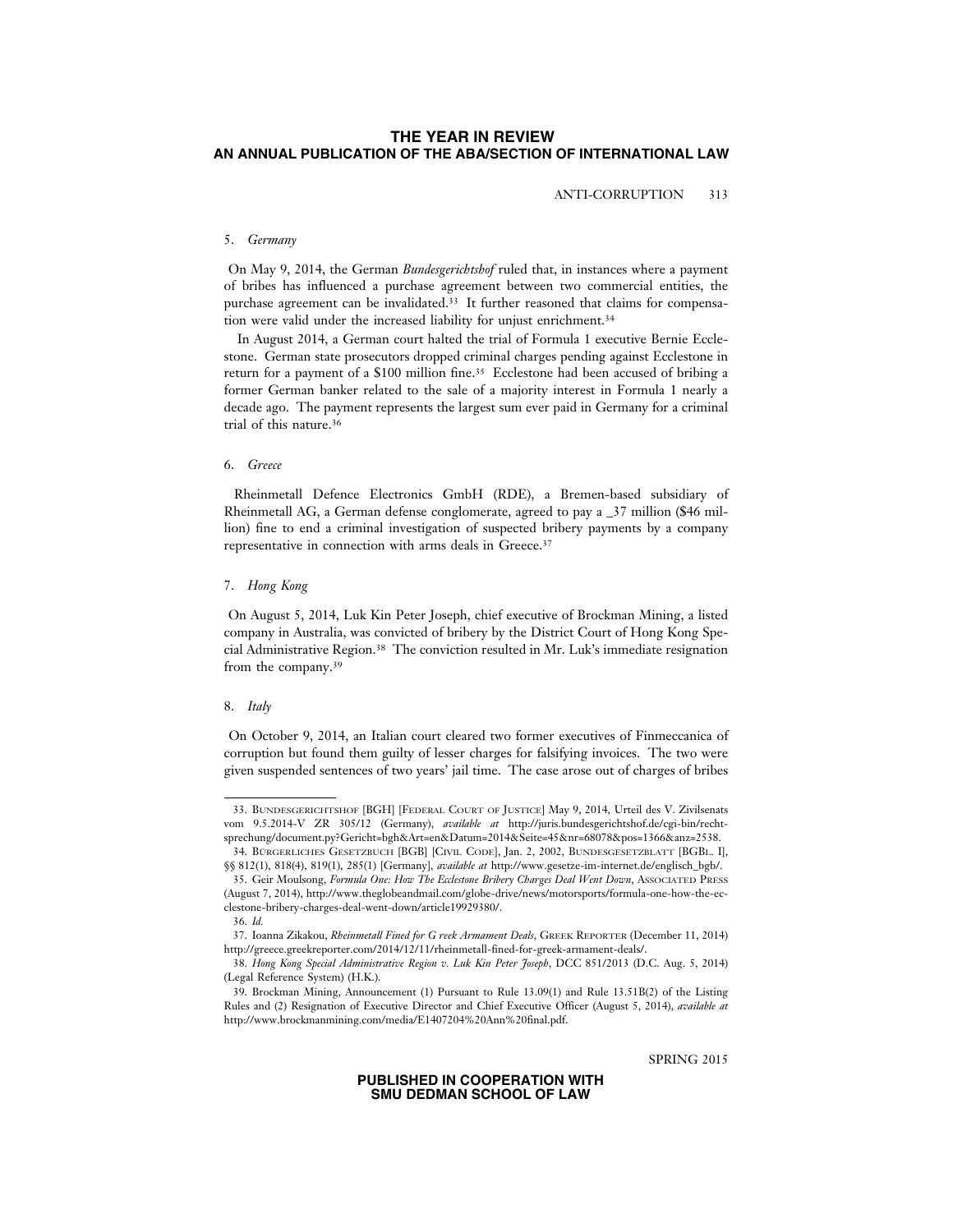### 314 THE YEAR IN REVIEW

paid to Indian defense officials relating to the sale of helicopters. India's investigation continues.<sup>40</sup>

In March, 2014, the Treasury department of the Italian government issued a letter to numerous state-owned companies (SOEs) instructing them to remove from their boards any director charged of financial crimes, including bribery.41 It also stated that managers who have been indicted for crimes against the public administration or financial crimes should be barred from sitting on the board of state-owned companies even before a first guilty verdict.42

#### 9. *Japan*

 On July 15, 2014, a Tokyo district court imposed a suspended sentence on former Deutsche Bank AG ("DBK") salesman Shigeru Echigo as punishment for bribing former Japanese pension-fund executive Yutaka Tsurisawa, who, under Japanese law, was considered a civil servant.43 Tsurisawa was convicted of accepting bribes from Echigo in June 2014 and was given an eighteen-month suspended prison sentence and ordered to make restitution.44 Echigo was given a three-year suspended ten -month prison sentence.45 During the trial, Echigo protested that he was only following orders and that the bank's culture promoted bribery. Following on the conviction of Tsurisawa, Japan's Financial Services Agency ordered compliance improvements at Deutsche Bank's Japanese securities unit.

#### 10. *Multilateral Investment Banks*

 In total, the World Bank debarred and cross-debarred 101 individuals and firms in 2014.46

On March 21, 2014, the African Development Bank ("AFDB") stated that it had reached Negotiated Resolution Agreements with Kellogg Brown & Root LLC, Technip S.A., and JGC Corp. following the companies' admission of corrupt practices by affiliated companies in bank-financed projects in Nigeria. The companies will pay fines of US \$6.5 million, US \$5.3 million and US \$5.2 million, respectively.<sup>47</sup>

VOL. 49

<sup>40.</sup> Emilio Parodi, *Finmeccanica Looks to Rebuild India Ties After Former Head Convicted*, REUTERS (October 9, 2014), http://in.reuters.com/article/2014/10/09/finmeccanica-india-idINKCN0HY14Y20141009.

<sup>41.</sup> *Italy seeks to clean up boards of state-controlled companies*, REUTERS (March 27, 2014), http://www.reuters .com/article/2014/03/27/italy-companies-reform-idUSL5N0MO3M220140327.

<sup>42.</sup> *Id.*

<sup>43.</sup> *To Those Who Operate Fund Related Businesses in Japan*, FINANCIAL SERVICES AGENCY, (Nov. 19, 2007), http://www.fsa.go.jp/en/news/2007/20071119.html#main.

<sup>44.</sup> Richard L. Cassin, *Judge Suspends Prison Sentence for Deutsche Bank Salesman in Japan Bribe Case*, THE FCPA BLOG (July 18, 2014), http://www.fcpablog.com/blog/2014/7/18/judge-suspends-prison-sentence-fordeutsche-bank-salesman-in.html#.

<sup>45.</sup> *Id.*

<sup>46.</sup> *See World Bank Listing of Ineligible Firms & Individuals*, WORLD BANK, http://web.worldbank.org/external/default/main?theSitePK=84266&contentMDK=64069844&menuPK=116730&pagePK=64148989&pi PK=64148984 (last visited Mar. 10, 2015).

<sup>47.</sup> Press Release, African Development Bank, AfDB Levies US \$17 Million in Financial Penalties in Corruption Case (March 21, 2014), *available at* http://www.afdb.org/en/news-and-events/article/afdb-levies-us-17-million-in-financial-penalties-in-corruption-case-12923/.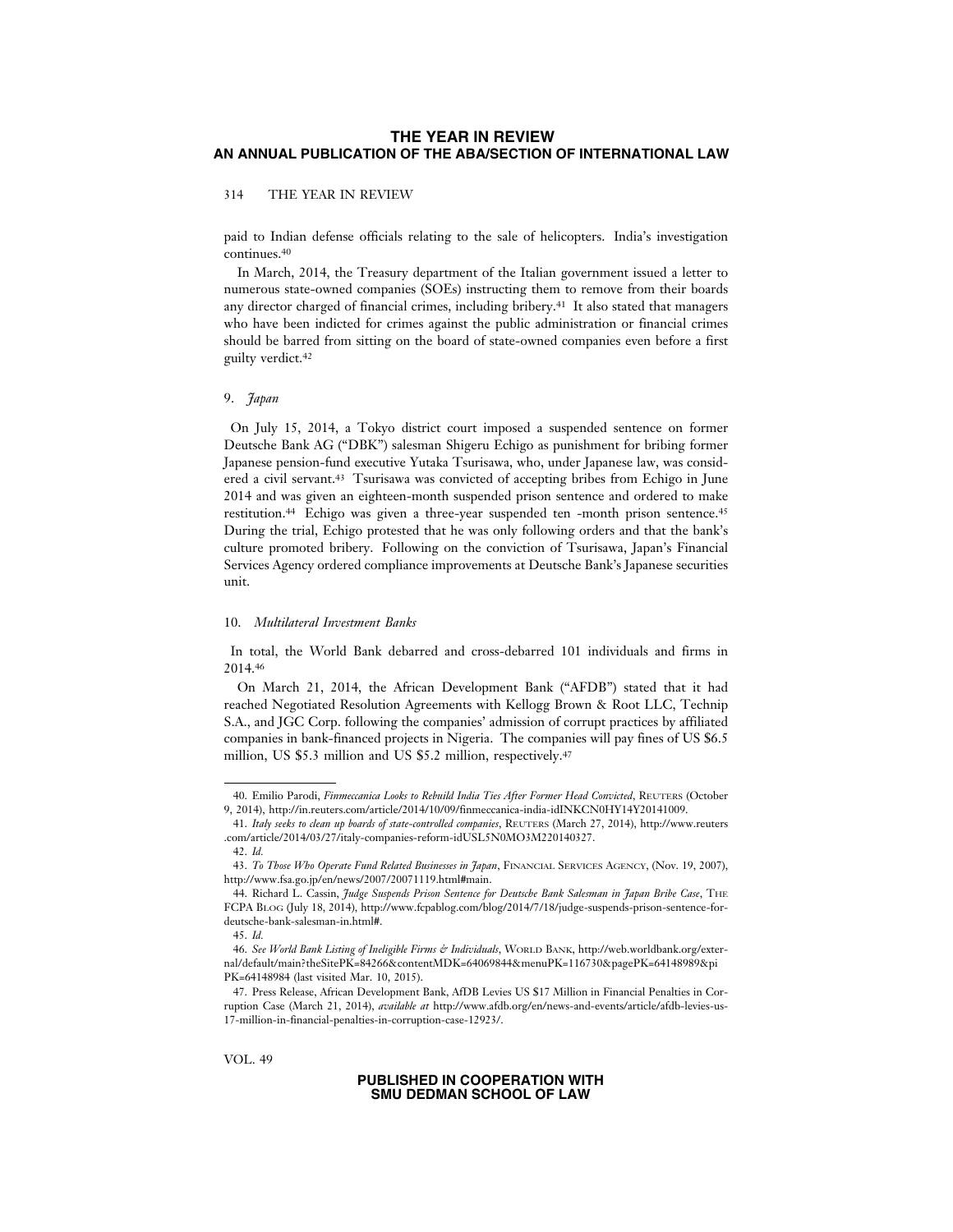# ANTI-CORRUPTION 315

On May 28, 2014, the AFDB reached a Negotiated Resolution Agreement with Snamprogetti Netherlands B.V. ("Snamprogetti") related to the company's corrupt acts in Nigeria between 1995-2004 with respect to AFDB-funded projects. Snamprogetti agreed to pay US \$5.7 million to the AFDB.48

#### 11. *Netherlands*

 On November 12, 2014, it was announced that Dutch-domiciled SBM Offshore NV (SBM) would pay \_193 million in fines to the Dutch prosecutor's office to settle a bribery investigation.49 The investigation focused on allegations that sales agents for SBM had made improper payments to government officials in Angola, Brazil, and Equatorial Guinea between 2007 and 2011. The U.S. DOJ agreed to close its parallel investigation although authorities in Brazil indicated that they would continue their inquiries into the company's activities in that country.50

# 12. *Norway*

 The National Authority for Investigation and Prosecution of Economic and Environmental Crime announced on January 15, 2014, that it had found global fertilizer firm Yara International ASA ("Yara") guilty of bribery and fined the company 295 million kroner (\$48 million) for corruption involving deals the company made in Libya, Russia, and India.51 Yara admitted that between 2004 and 2009, it had paid bribes totaling more than 70 million kroner (\$12 million). Three former senior executives of Yara were also indicted.<sup>52</sup>

### 13. *Oman*

 On February 27, 2014, the Oman Court of First Instance in Muscat sentenced Ahmad al-Wahaibi, the CEO of state-owned Oman Oil Company, to a prison term of twenty-three years. His former aide, Adel al-Raisi, was sentenced to ten years. Both were convicted of accepting bribes, money laundering, and abuse of office. Korean national Myung Jao Yoo, CEO of Korea-based company LGI, paid US \$8 million in bribes to Wahaibi and al-Raisi.53 Yoo was sentenced to ten years in prison.54

SPRING 2015

<sup>48.</sup> Press Release, African Development Bank, AfDB charges Snamprogetti Netherlands B.V. US \$5.7 million in monetary sanction for corrupt practices (May 28, 2014), *available at* http://www.afdb.org/en/newsand-events/article/afdb-charges-snamprogetti-netherlands-b-v-us-5-7-million-in-monetary-sanction-forcorrupt-practices-13233/.

<sup>49.</sup> *Dutch SBM Offshore sticks to outlook after settlement*, REUTERS, (November 13, 2014), http://in.reuters .com/article/2014/11/13/sbm-offshore-results-idINL6N0T30OK20141113.

<sup>50.</sup> Fred Pals, *SBM Pays \$240 Million to Settle Case With Dutch Prosecutor*, BLOOMBERG NEWS (November 12, 2014), http://www.businessweek.com/news/2014-11-12/sbm-pays-240-million-to-settle-case-with-dutchprosecutor.

<sup>51.</sup> Press Release, Økokrim [National Authority for Investigation and Prosecution of Economic and Environmental Crime], Forelegg til Yara på 295 millioner krone [Yara fined \$295 million kroner] (January 15, 2014), *available at* http://www.okokrim.no/artikler/wwww-9fdaqu.

<sup>52.</sup> Press Release, Økokrim [National Authority for Investigation and Prosecution of Economic and Environmental Crime], Fire tidligere ledere tiltalt i Yara-saken [Four Former Executives Indicted in Yara Case], (January 17, 2014), *available at* http://www.okokrim.no/artikler/wwww-9ffe3v.

<sup>53.</sup> *Omani CEO Jailed for 23 Years in Graft Case: Court*, REUTERS (February 27, 2014), http://www.reuters .com/article/2014/02/27/us-oman-corruption-sentences-idUSBREA1Q1OW20140227.

<sup>54.</sup> *Id.*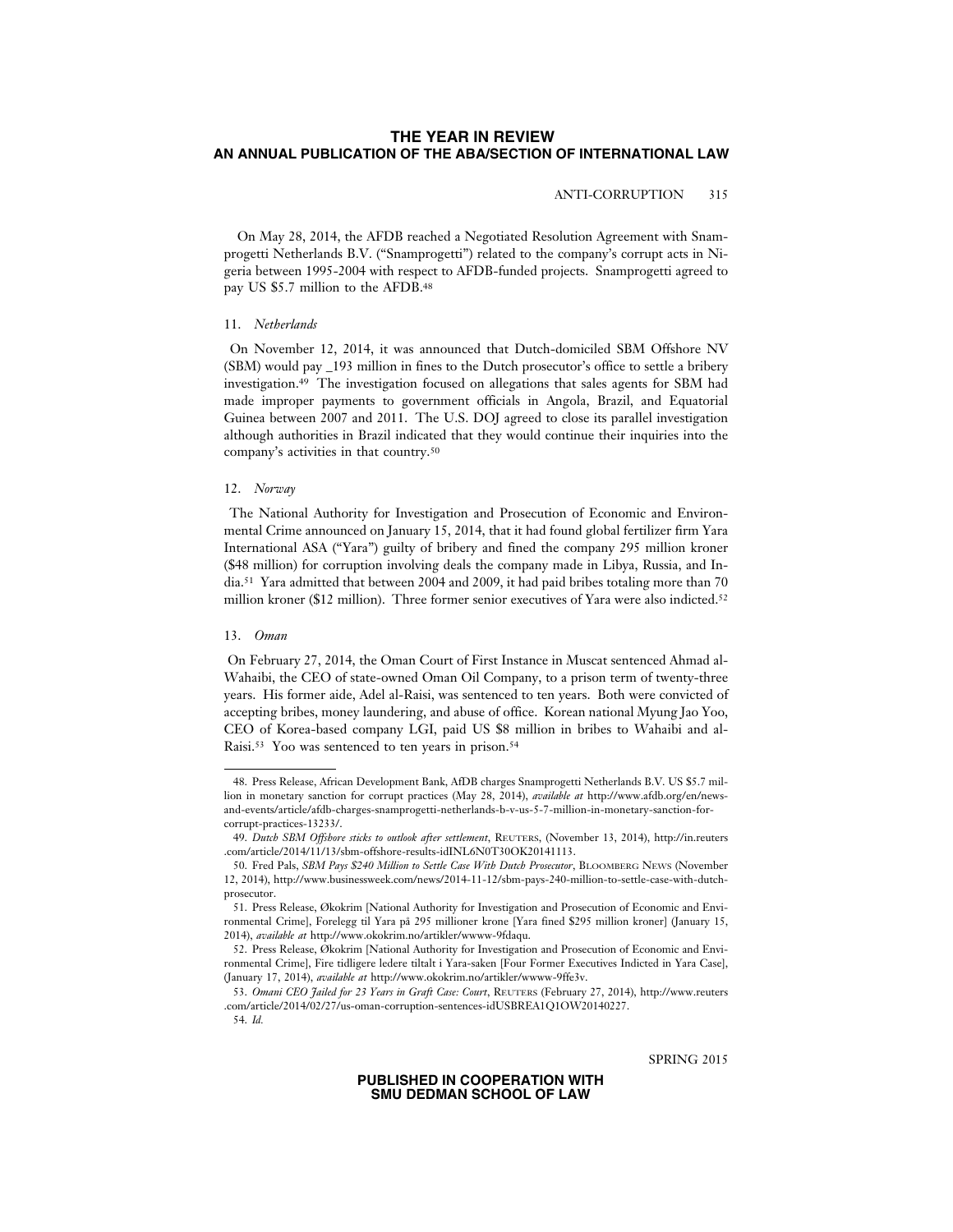### 316 THE YEAR IN REVIEW

On March 3, 2014, the Court of First Instance in Muscat sentenced Egyptian nationals Fatihi Alaadeen and Rizq Mustafa, executives with Consolidated Contractors Company ("Consolidated") to three years in jail and imposed fines of OMR500,000 and OMR300,000 respectively.55 Convicted alongside them were two Omani government officials who were sentenced to three years in prison, fined, and banned from holding government office for thirty years.<sup>56</sup>

On March 9, 2014, an Omani court sentenced Indian national Mohammed Ali, the former managing director of Galfar Engineering and Contracting, with respect to five counts of bribery in exchange for contracts from state-owned enterprise Petroleum Development Oman ("PDO"). Only two months prior, Ali had been sentenced to three years in prison over different bribes made to PDO. Ali was also fined 1.774 million rials (\$4.61 million).<sup>57</sup>

More than twenty civil servants and businessmen have gone on trial in Oman since last year; several of these individuals have been foreign nationals.<sup>58</sup>

#### 14. *Poland*

 On October 10, 2014, the Polish Centralne Biuro Antykorupcyjne59 convicted a Polandbased executive of Swiss pharmaceutical company Novartis of bribery.60

#### 15. *Switzerland*

 On October 1, 2014, the Swiss Federal Crime Court accepted a negotiated plea deal between Riadh Ben Aissa, a former Canada-based SNC-Lavalin executive, and the Swiss Attorney General's office.61 Aissa was accused of fraud, corruption, and money laundering. He pleaded guilty in exchange for a reduced sentence and will serve twenty-nine months in jail. He has been ordered to pay millions in restitution to SNC-Lavalin. Aissa is likely to be extradited to Canada to stand trial for fraud now that the Swiss plea deal has been concluded.62

#### 16. *United Kingdom*

 On July 22, 2014, Australian Bruce Hall, former CEO of state-owned Bahraini company, Aluminum Bahrain B.S.C. ("Alba") was sentenced to sixteen months in prison for conspir-

<sup>55.</sup> *Oman Hands Down More Sentences in Oil Corruption Case*, GULF NEWS (March 3, 2014), http://gulfnews .com/news/gulf/oman/oman-hands-down-more-sentences-in-oil-corruption-case-1.1298303. 56. *Id.*

<sup>57.</sup> *Oman Court Jails Businessman to 15 Years Over Bribes*, REUTERS (March 9, 2014), http://www.reuters .com/article/2014/03/09/oman-corruption-sentences-idUSL6N0M60E520140309.

<sup>58.</sup> *Id.*

<sup>59.</sup> CENTRALNE BIURO ANTYKORUPCYJNE [CENTRAL ANTI-CORRUPTION BUREAU], http://www.cba .gov.pl/en?dzial= (last visited Mar. 10, 2015).

<sup>60.</sup> *Novartis Employee Pleaded Guilty in Polish Bribery Case*, REUTERS (October 10, 2014), http://www.reuters .com/article/2014/10/09/pharmaceuticals-poland-corruption-novart-idUSL6N0S43RZ20141009.

<sup>61.</sup> *Former SNC Executive Pleads Guilty in Switzerland*, THE STAR (October 1, 2014), http://www.thestar .com/business/2014/10/01/former\_snc\_executive\_pleads\_guilty\_in\_switzerland.html.

<sup>62.</sup> Allan Woods, *Former SNC-Lavalin Executive Strikes Plea Deal With Swiss Authorities*, THE STAR (August 18, 2014), http://www.thestar.com/news/canada/2014/08/18/former\_snclavalin\_executive\_strikes\_plea\_deal\_ with\_swiss\_authorities.html.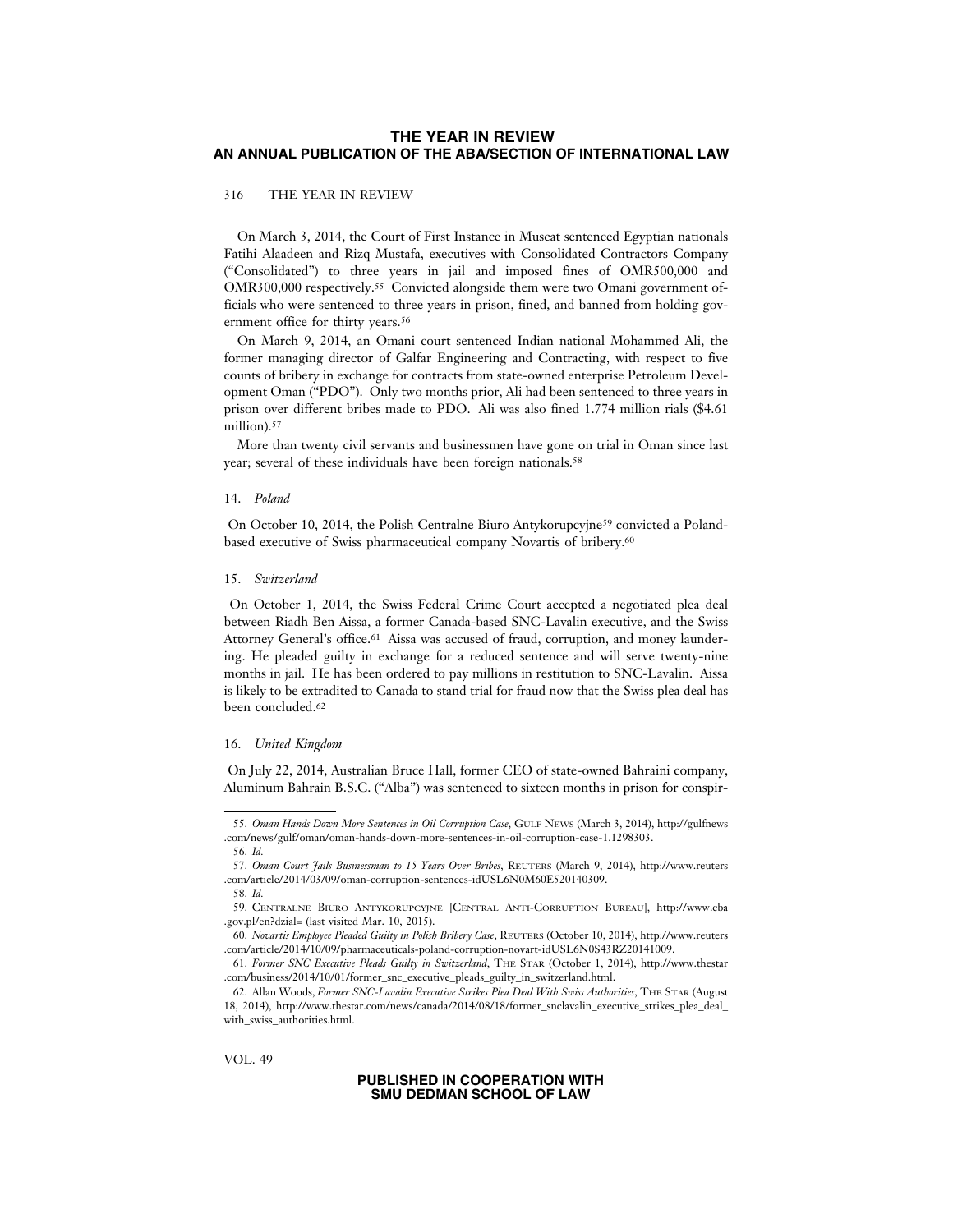## ANTI-CORRUPTION 317

acy to corrupt.<sup>63</sup> Hall was ordered to pay a confiscation order of  $\pounds 3,070,106.03$  in seven days or face serving an additional term of imprisonment of ten years.<sup>64</sup>

On August 4, 2014, the Serious Fraud Office announced the sentencing of three British nationals and one Greek national65 (Dennis Kerrison, Paul Jennings, David Turner and Miltiages Papachristos) for their roles in bribing state officials in Indonesia and Iraq on behalf of Innospec. Kerrison, Jennings, and Papachristos all received prison terms; Turner received a suspended sentence.66 Innospec itself pleaded guilty in March 2010 to bribing state officials in Indonesia and was fined \$12.7 million.67 In February 2014, the SFO was granted the power to enter into deferred prosecution agreements with companies charged with bribery.68

On December 22, 2014, Smith and Ouzman Ltd and two employees were convicted of bribery of foreign officials,69 the first trial convictions for the SFO. Christopher J. Smith, chairman of the company, and Nicholas C. Smith, its sales and marketing director, were convicted of "corruptly agreeing to make payments." The two had made over £395,000 in corrupt payments to win contracts in Kenya and Mauritania.70

Scotland based International Tubular Services Limited (ITS), which supports activities for petroleum and natural gas extraction disgorged £172,200, the total of profit it earned under a contract secured via bribery. ITS self-reported and agreed to the disgorgement not under the UKBA but under the UK's Proceeds of Crime Act.71

# B. ANTI-CORRUPTION LEGISLATION AND INITIATIVES

#### 1. *Australia*

 On February 18, 2014, the Australian Securities & Investments Commission issued guidance on its approach to dealing with whistleblowers and whistleblower reports.72 Only

68. Press Release, Serious Fraud Office, Deferred Prosecution Agreements: New Guidance for Prosecutors (February 14, 2014) *available at* http://www.sfo.gov.uk/press-room/latest-press-releases/press-releases-2014/ deferred-prosecution-agreements-new-guidance-for-prosecutors.aspx.

SPRING 2015

<sup>63.</sup> *See* Press Release, Serious Fraud Office, Bruce Hall Sentenced to 16 Months in Prison (July 22, 2014) *available at* http://www.sfo.gov.uk/press-room/latest-press-releases/press-releases-2014/bruce-hall-sentenced-to-16-months-in-prison.aspx.

<sup>64.</sup> *Id.*

<sup>65.</sup> Press Release, Serious Fraud Office, Four Sentenced for Role in Innospec Corruption (August 4, 2014) *available at* http://www.sfo.gov.uk/press-room/latest-press-releases/press-releases-2014/four-sentenced-forrole-in-innospec-corruption.aspx.

<sup>66.</sup> *Id.*

<sup>67.</sup> Press Release, Serious Fraud Office, Innospec Judgment (March 26, 2014), *available at* http://www.sfo .gov.uk/press-room/press-release-archive/press-releases-2010/innospec-judgment.aspx.

<sup>69.</sup> Prevention Corruption Act, 1906, 6 Edw.7, c.34 (Eng.).

<sup>70.</sup> Press Release, Serious Fraud Office, U.K. printing company and two men found guilty in corruption trial (December 22, 2014) *available at* http://www.sfo.gov.uk/press-room/latest-press-releases/press-releases-2014/uk-printing-company-and-two-men-found-guilty-in-corruption-trial.aspx.

<sup>71.</sup> Press Release, Crown Office & Procurator Fiscal Service, Aberdeen company pays over £170,000 after admitting bribery and corruption in Kazakhstan, (December 18, 2014), *available at* http://www.copfs.gov.uk/ media-site/media-releases/935-aberdeen-company-pays-over-170-000-after-admitting-bribery-and-corruption-in-kazakhstan.

<sup>72.</sup> *Whistleblowers and Whistleblower Protection*, AUSTRALIAN SECURITIES & INVESTMENTS COMMISSION (February 18, 2014), http://www.asic.gov.au/for-business/running-a-company/company-officeholder-duties/ whistleblowers-company-officeholder-obligations/whistleblowers-and-whistleblower-protection/.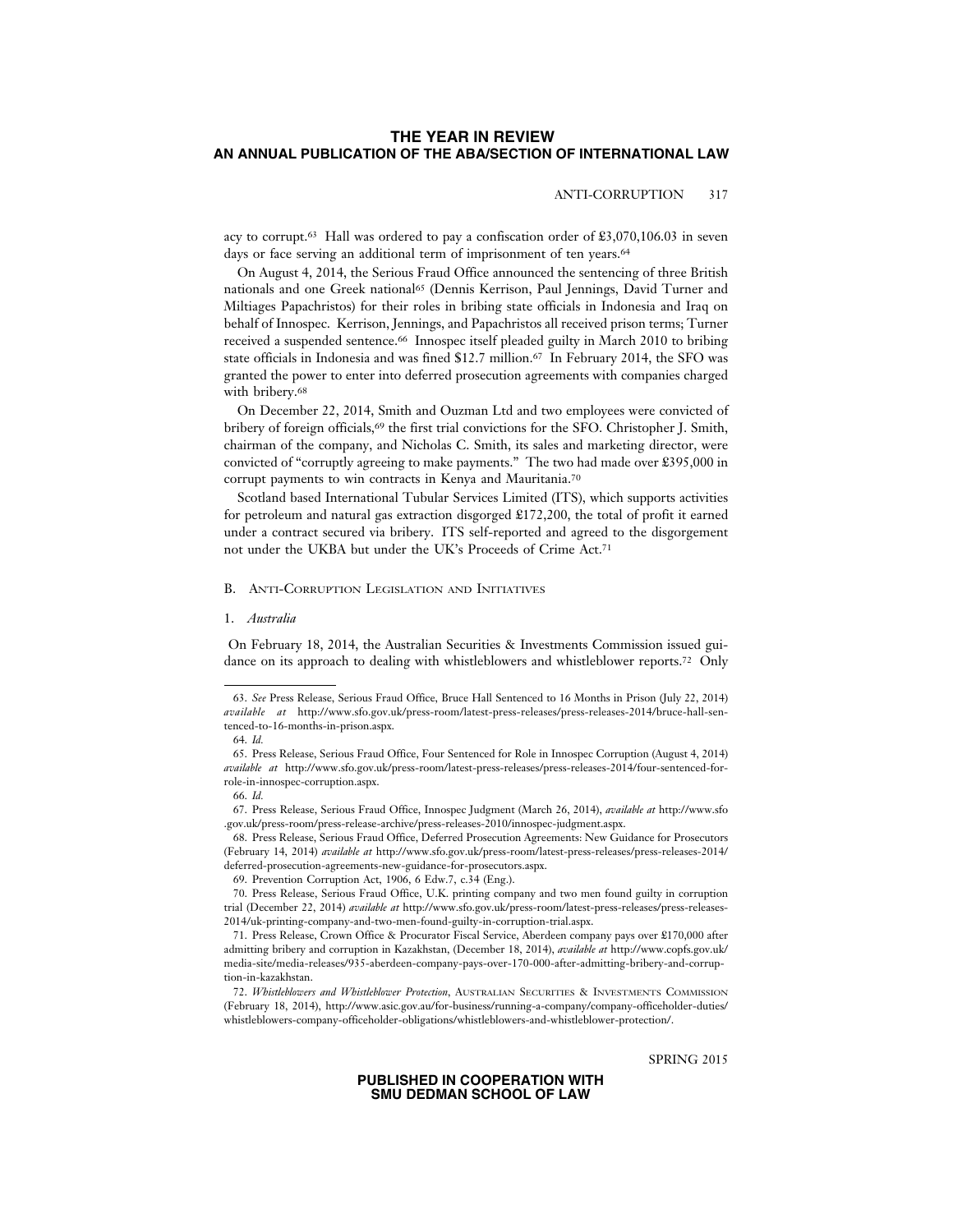# 318 THE YEAR IN REVIEW

officers and employees of the company about whom the disclosure is made, and the company's current contractors (including employees thereof) qualify as whistleblowers. The person making the report to ASIC must have reasonable grounds to suspect that the company in question or one of its officers has breached the Corporations Act.73

#### 2. *Canada*

 In March 2014, the Canadian federal government promulgated new rules under the existing "integrity framework."74 The expanded rules now require companies seeking to do business with the federal government to disclose if they have been found to have violated anti-corruption laws as well as those involving fraud. Companies debarred in other jurisdictions would also be precluded from bidding on Canadian government tenders for a period of ten years.75

#### 3. *China*

On November 3, 2014, China's legislature issued draft amendments<sup>76</sup> to China's Criminal Code, strengthening penalties for corruption and bribery. The amendments include lowering the exemptions from prosecution; making the offering of bribes to relatives of government officials a crime; adding a provision for monetary fines for corruption-related crimes; broadening sentencing criteria standards and imposing employment bans on those convicted of corruption crimes.77 In March of 2015, China's legislature announced that improvements and advances to national anti-corruption law would be developed "as quickly as possible."78

# 4. *European Union*

 On April 15, 2014, the European Parliament passed a new law making it mandatory for companies with more than 500 employees to disclose, in annual-report form, information on their compliance with anti-corruption laws, human rights, and certain other social responsibility issues.<sup>79</sup>

#### 5. *India*

 Effective January 1, landmark Indian legislation aimed at combating corruption by creating an anti-graft ombudsman with broad powers to prosecute all offending politicians,

VOL. 49

<sup>73.</sup> *Australian Securities and Investments Commission Act 2001* (Austl.).

<sup>74.</sup> *Integrity Framework*, PUBLIC WORKS AND GOVERNMENT SERVICES CANADA (PWGSC), *available at* http://www.tpsgc-pwgsc.gc.ca/ci-if/ci-if-eng.html (last visited Mar. 10, 2015).

<sup>75.</sup> *Id.*

<sup>76.</sup> *Draft Criminal Law Ninth Amendment Provisions*, THE NATIONAL PEOPLE'S CONGRESS OF THE PEO-PLE'S REPUBLIC OF CHINA (Nov. 3, 2014), http://www.npc.gov.cn/npc/xinwen/lfgz/flca/2014-11/03/content\_1885029.htm.

<sup>77.</sup> *Id.*

<sup>78.</sup> *China to Speed Up Drafting Anti-Corruption Law*, THE NATIONAL PEOPLE'S CONGRESS OF THE PEO-PLE'S REPUBLIC OF CHINA (Mar. 9, 2015), http://www.npc.gov.cn/englishnpc/Special\_12\_3/2015-03/09/ content\_1917309.htm.

<sup>79.</sup> *See Non-Financial Reporting*, EUROPEAN COMMISSION BANKING AND FINANCE, http://ec.europa.eu/ finance/accounting/non-financial\_reporting/index\_en.htm (last visited Mar. 10, 2015).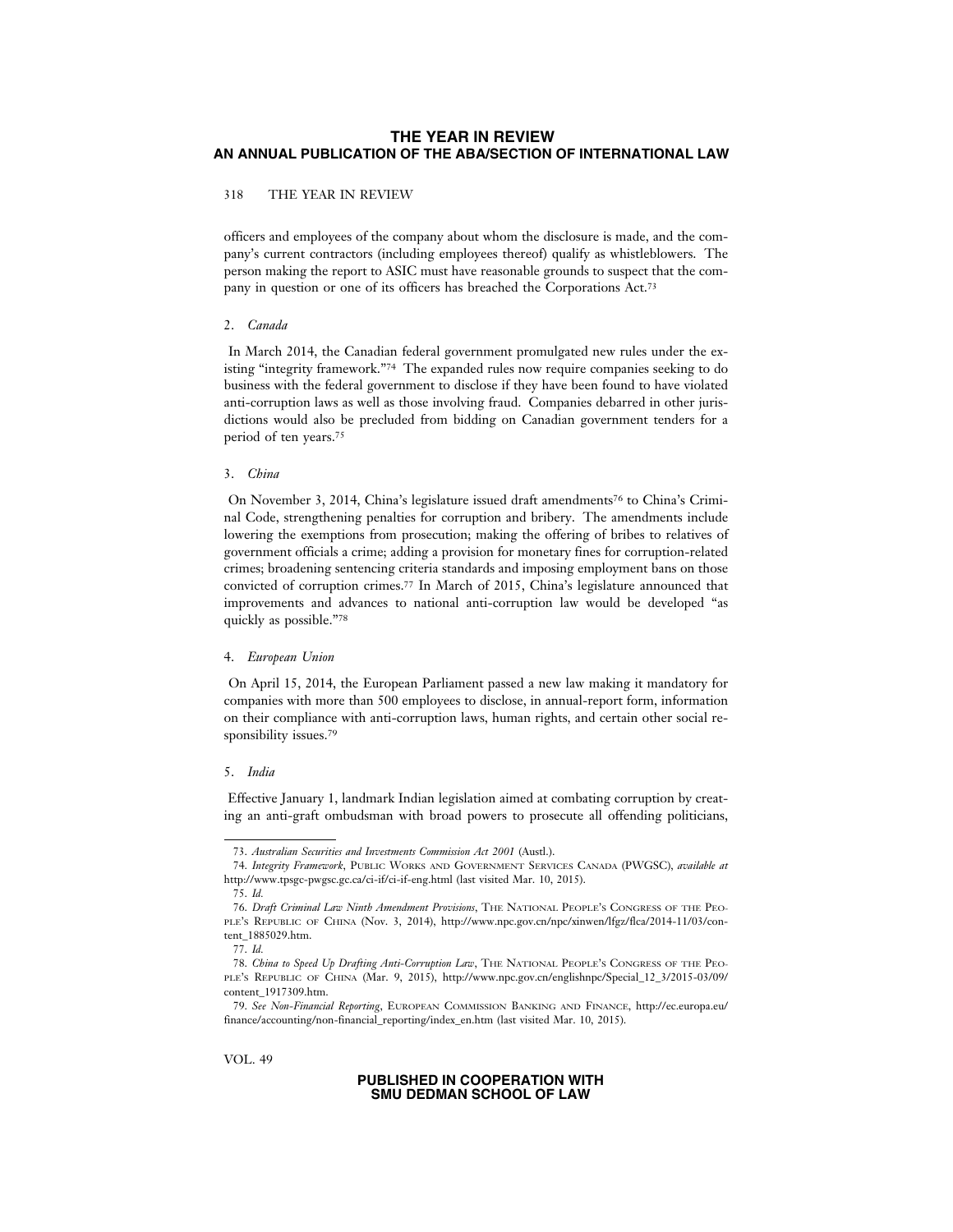# ANTI-CORRUPTION 319

ministers, and senior civil servants, came into effect.80 The new laws amend the Prevention of Corruption Act.<sup>81</sup>

# 6. *Ireland*

 On July 8, 2014, a comprehensive whistleblower protection law went into effect in Ireland.<sup>82</sup> The Protected Disclosures Act 2014 provides legal protections for all employees, contractors, agency workers, and members of the police and the military who report concerns about fraud or corruption in private, public, or non-profit entities.83

### 7. *Multilateral Investment Banks*

 In May 12, 2014, Ukraine signed an anti-corruption pact with the European Bank for Reconstruction and Development.84 The pact will establish an independent and independently-funded Business Ombudsman Institution. The Institution will be the first point of contact for companies seeking redress against corrupt practices in the country.85

#### 8. *United Kingdom*

 In order to comply with certain European Union accounting rules, the UK government published draft legislation<sup>86</sup> requiring all extraction-related and logging companies to disclose87 any payments made to governments in countries where they operate. UK-registered companies will have up to eleven months after the end of their financial year to report payments under the new rule.88

In February 2014, the SFO was granted the power to enter into deferred prosecution agreements with companies charged with bribery.89

SPRING 2015

<sup>80.</sup> The Prevention of Corruption Act, No. 49 of 1988, INDIA CODE (1988).

<sup>81.</sup> The Lokpal and Lokayuktas Bill, 2013, signed into law January 1, 2014, *available at* http://www.prsindia .org/uploads/media/Lok%20Pal%20Bill%202011/Lokpal\_Bill\_as\_passed\_by\_both\_Houses.pdf

<sup>82.</sup> Protected Disclosures Act 2014 (Act No. 14/2014) (Ir.), *available at* http://www.irishstatutebook.ie/ 2014/en/act/pub/0014/.

<sup>83.</sup> *Id.*

<sup>84.</sup> European Bank for Reconstruction and Development, *Memorandum of Understanding for the Ukrainian Anti-Corruption Initiative*, (May 12, 2014)

<sup>85.</sup> Press Release, European Bank for Reconstruction and Development, Ukraine and EBRD Launch Initiative to Combat Corruption (May 12, 2014), *available at* http://www.ebrd.com/news/2014/ukraine-and-ebrdlaunch-initiative-to-combat-corruption.html.

<sup>86.</sup> REPORTS ON PAYMENTS TO GOVERNMENT REGULATIONS (2014) [United Kingdom], *available at* https://www.gov.uk/government/uploads/system/uploads/attachment\_data/file/346331/bis-14-1019-draftstatutory-instrument-reports-on-payments-to-governments-regulations-2014.pdf.

<sup>87.</sup> Goes into effect January 1, 2015.

<sup>88.</sup> *Consultation Outcome*, GOV.UK (Mar. 28, 2014), https://www.gov.uk/government/consultations/extractives-industries-reporting-implementing-the-eu-accounting-directive.

<sup>89.</sup> Press Release, Serious Fraud Office, Deferred Prosecution Agreements: new guidance for prosecutors (February 14, 2014), *available at* http://www.sfo.gov.uk/press-room/latest-press-releases/press-releases-2014/ deferred-prosecution-agreements-new-guidance-for-prosecutors.aspx.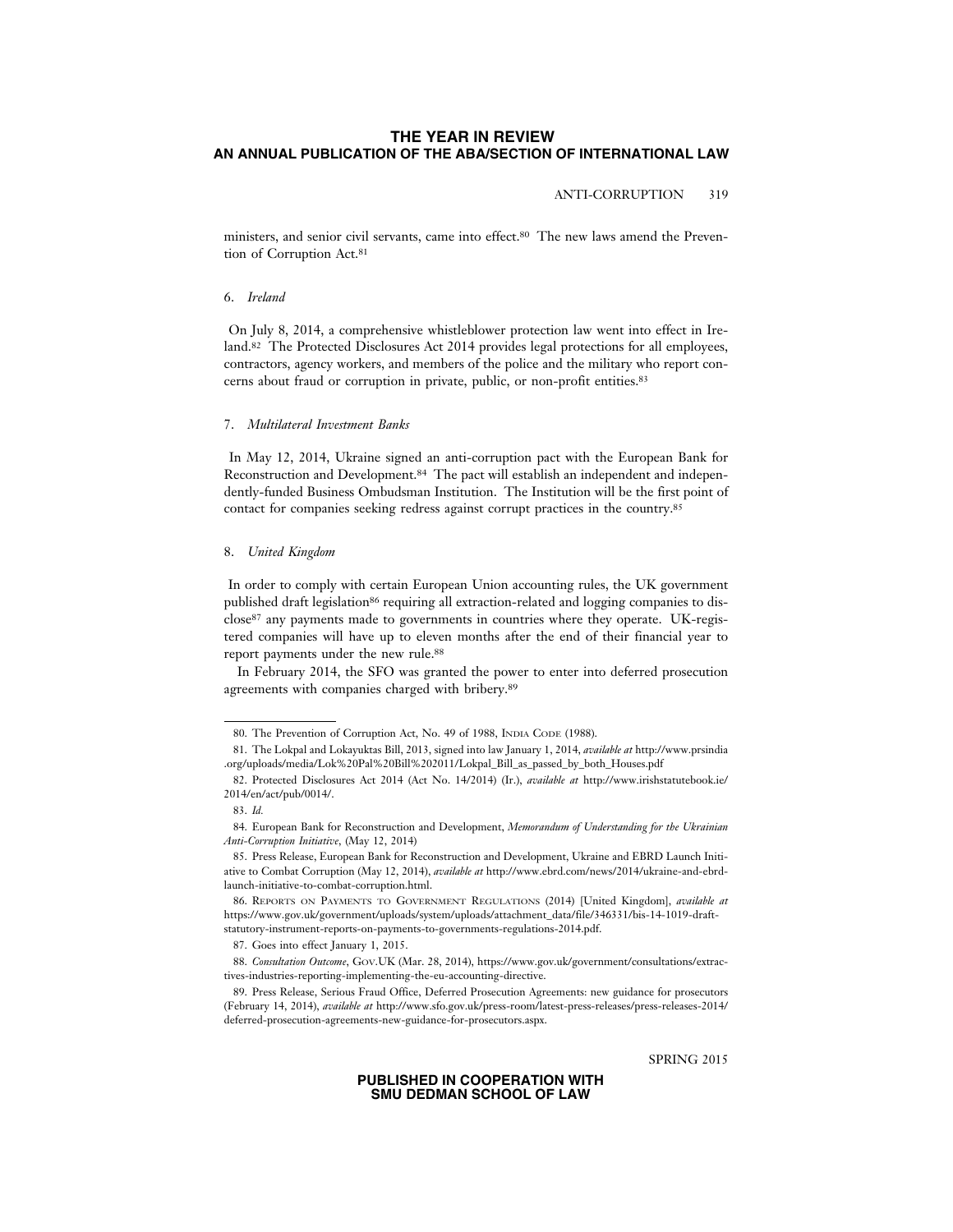320 THE YEAR IN REVIEW

# **III. Treaties and International Organizations**

#### A. INTERNATIONAL CONVENTIONS

 The eleven-year-old United Nations Convention Against Corruption ("UNCAC")90 added four new members in 2014—Germany, Oman, State of Palestine, and Sudan—and now has 173 state parties.91 Germany's ratification came eleven years after its signature of the Convention, delayed by the lack of legislation punishing members of parliament for bribery, which is a requirement for ratification.<sup>92</sup> There are only twenty-one countries remaining that have not ratified UNCAC, including Japan and New Zealand.

In 2014, the UNCAC Implementation Review Group adopted country reviews for Argentina, Austria, Botswana, Canada, El Salvador, Iran, Italy, Jamaica, Latvia, Netherlands, Nigeria, Norway, Philippines, Republic of Korea, Serbia, Solomon Islands, Sweden, Tanzania, Trinidad & Tobago, and Vanuatu (in June)93 and Colombia, Dominica, Malta, Netherlands, Paraguay, Poland, Sweden, and Uruguay (in October).94 A total of sixtyeight country reviews have been completed to date. Key findings from those reviews were used to prepare thematic and regional overviews of the implementation of Chapters III (Criminalization and Law Enforcement) and IV (International Cooperation) of the Convention.<sup>95</sup>

Efforts under the Inter-American Convention against Corruption<sup>96</sup> also concentrated on reviewing member countries' implementation of the Convention. At its Twenty-Third and Twenty-Fourth meetings, held in March and September 2014 respectively, the Committee of Experts of the Follow-up Mechanism for the Implementation of the Inter-American Convention against Corruption ("MESICIC") adopted its first report on Haiti as well as reports on Belize, Canada, the Dominican Republic, Ecuador, Guyana, Jamaica, Nicaragua, Saint Vincent and the Grenadines, and Suriname.97 The MESICIC continues its project, the Responsibility of the Private Sector in Preventing and Combating Corruption, and plans to adopt a set of guidelines on the basic principles or fundamental rules that could be incorporated in domestic legislation in order to promote, strengthen and ensure accountability of this sector in the fight against corruption.<sup>98</sup>

VOL. 49

<sup>90.</sup> Convention Against Corruption, G.A. Res. 58/4, U.N. Doc. A/RES/58/4 (Oct. 31, 2003).

<sup>91.</sup> UNCAC Signatories and Ratification Status as of 12 November 2014, UNODC, http://www.unodc .org/unodc/en/treaties/CAC/signatories.html (last visited Nov. 18, 2014).

<sup>92.</sup> Press Release, Transparency International, 11 Years After Signing, German Parliament Approves Global Corruption Agreement (Sept. 25, 2014), http://www.transparency.org/news/pressrelease/ 11\_years\_after\_signing\_german\_parliament\_approves\_global\_corruption\_agreeme.

<sup>93.</sup> *Implementation Review Group of the U.N. Convention against Corruption, Third Session*, UNODC, http:// www.unodc.org/unodc/en/treaties/CAC/IRG-session5.html (last visited Mar. 15, 2015).

<sup>94.</sup> *Implementation Review Group of the U.N. Convention against Corruption, Resumed Fifth Session*, UNODC, http://www.unodc.org/unodc/en/treaties/CAC/IRG-session5-resumed.html (last visited Mar. 15, 2015).

<sup>95.</sup> *See supra* note. 86.

<sup>96.</sup> Inter-American Convention Against Corruption, Mar. 29, 1996, 35 I.L.M. 727, *available at* http://www .oas.org/juridico/english/corr\_bg.htm.

<sup>97.</sup> Organization of American States, *Country Reports*, DEPARTMENT OF LEGAL COOPERATION, http:// www.oas.org/juridico/english/mesicic4\_rep.htm (last visited Mar. 10, 2015).

<sup>98.</sup> Organization of American States, *OAS Anti-Corruption Mechanism to Hold* XXIV Meeting, DEPART-MENT OF LEGAL COOPERATION, http://www.oas.org/juridico/newsletter/nl\_en\_183.htm (last visited Mar. 10, 2015).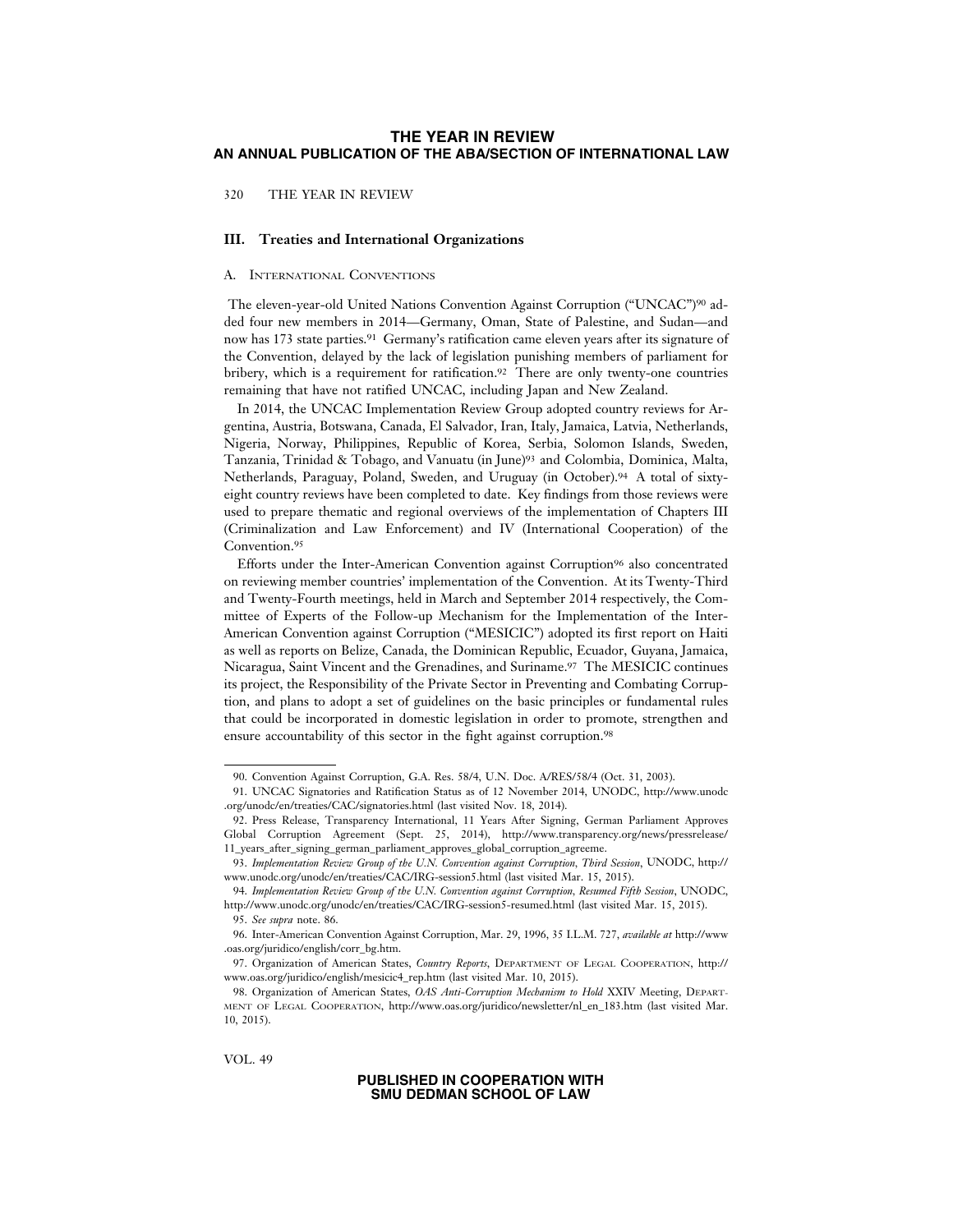# ANTI-CORRUPTION 321

The Organization for Economic Co-Operation and Development Convention on Combating Bribery of Foreign Public Officials in International Business Transactions ("OECD" Convention)99 added its 41st member, Latvia, in May 2014.100 The OECD Working Group on Bribery in International Business Transactions conducted peer reviews and adopted Phase 3 reports on Brazil, Chile, Estonia, Slovenia, South Africa, and Turkey.101 It has also updated its Compilation of Recommendations Made in the Phase 3 Reports.102

The Council of Europe's Group of States against Corruption ("GRECO"), the group that monitors implementation of the Council of Europe's Criminal Law Convention on Corruption, published fourth evaluation round reports, which focus on prevention of corruption by members of parliament, judges, and prosecutors, for Albania, Belgium, Croatia, Denmark, Ireland, Norway, and the Slovak Republic.103 Third Evaluation Round Compliance Reports, concentrating on transparency in the funding of political parties and electoral campaigns were completed for Italy, Monaco, and the Russian Federation.104 Bulgaria, Macedonia, Serbia, and Turkey were evaluated in the second round,105 and Belarus received the Joint First and Second Evaluation Rounds Report.106

In its 2014 annual report,107 GRECO expressed concern about the little progress made by a significant number of European countries in implementing its recommendations on transparency of political funding, due in part to the political sensitivity of party and campaign funding, and to the fact that, by evaluating states in this field, GRECO's monitoring has extended to areas beyond direct governmental control and under the influence of political parties and parliaments themselves.108

SPRING 2015

<sup>99.</sup> *OECD Convention on Combating Bribery of Foreign Public Officials in International Business Transactions*, OECD, http://www.oecd.org/daf/anti-bribery/oecdantibriberyconvention.htm (last visited Mar. 10, 2015). 100. *OECD Convention on Combating Bribery of Foreign Public Officials in International Business Transactions:*

*Ratification Status as of 21 May 2014*, OECD, http://www.oecd.org/daf/anti-bribery/WGBRatificationStatus .pdf (last visited Mar. 10, 2015). 101. *Country Reports on the Implementation of the OECD Anti-Bribery Convention*, OECD, http://www.oecd

<sup>.</sup>org/daf/anti-bribery/countryreportsontheimplementationoftheoecdanti-briberyconvention.htm (last visited Mar. 10, 2015).

<sup>102.</sup> Working Group on Bribery in International Business Transactions, Compilation of Recommendations Made in the Phase 3 Reports. Implementation and Application of the Convention on Combating Bribery of Foreign Public Officials in International Business Transactions and the 2009 Recommendations on Further Combating Bribery, last update June 2014, *available at* http://www.oecd.org/corruption/anti-bribery/CompilationofRecommendationsP3ReportsEN.pdf.

<sup>103.</sup> GRECO, *Fourth Evaluation Round, Evaluation and Compliance Reports*, COUNCIL OF EUROPE, http:// www.coe.int/t/dghl/monitoring/greco/evaluations/round4/ReportsRound4\_en.asp (last visited Mar. 10, 2015).

<sup>104.</sup> GRECO, *Third Evaluation Round, Evaluation and Compliance Reports*, COUNCIL OF EUROPE, http://www .coe.int/t/dghl/monitoring/greco/evaluations/round3/ReportsRound3\_en.asp (last visited Mar. 10, 2015).

<sup>105.</sup> GRECO, *Second Evaluation Round, Evaluation and Compliance Reports*, COUNCIL OF EUROPE, http:// www.coe.int/t/dghl/monitoring/greco/evaluations/round2/reports(round2)\_en.asp (last visited Mar. 10, 2015).

<sup>106.</sup> *Id.*

<sup>107.</sup> *14th General Activity Report (2013) of the Group of States against Corruption*, COUNCIL OF EUROPE, http:/ /www.coe.int/t/dghl/monitoring/greco/documents/2014/Greco(2014)1\_General%20Activity%20Report%20 2013\_EN.pdf (last visited Mar. 10, 2015).

<sup>108.</sup> Press Release, Group of States Against Corruption, Little Progress on Political Funding Transparency-Council of Europe Anti-Corruption Group Concerned (June 19, 2014), *available at* http://www.coe.int/t/ dghl/monitoring/greco/news/News(20140618)Act.Rep.2013\_en.asp.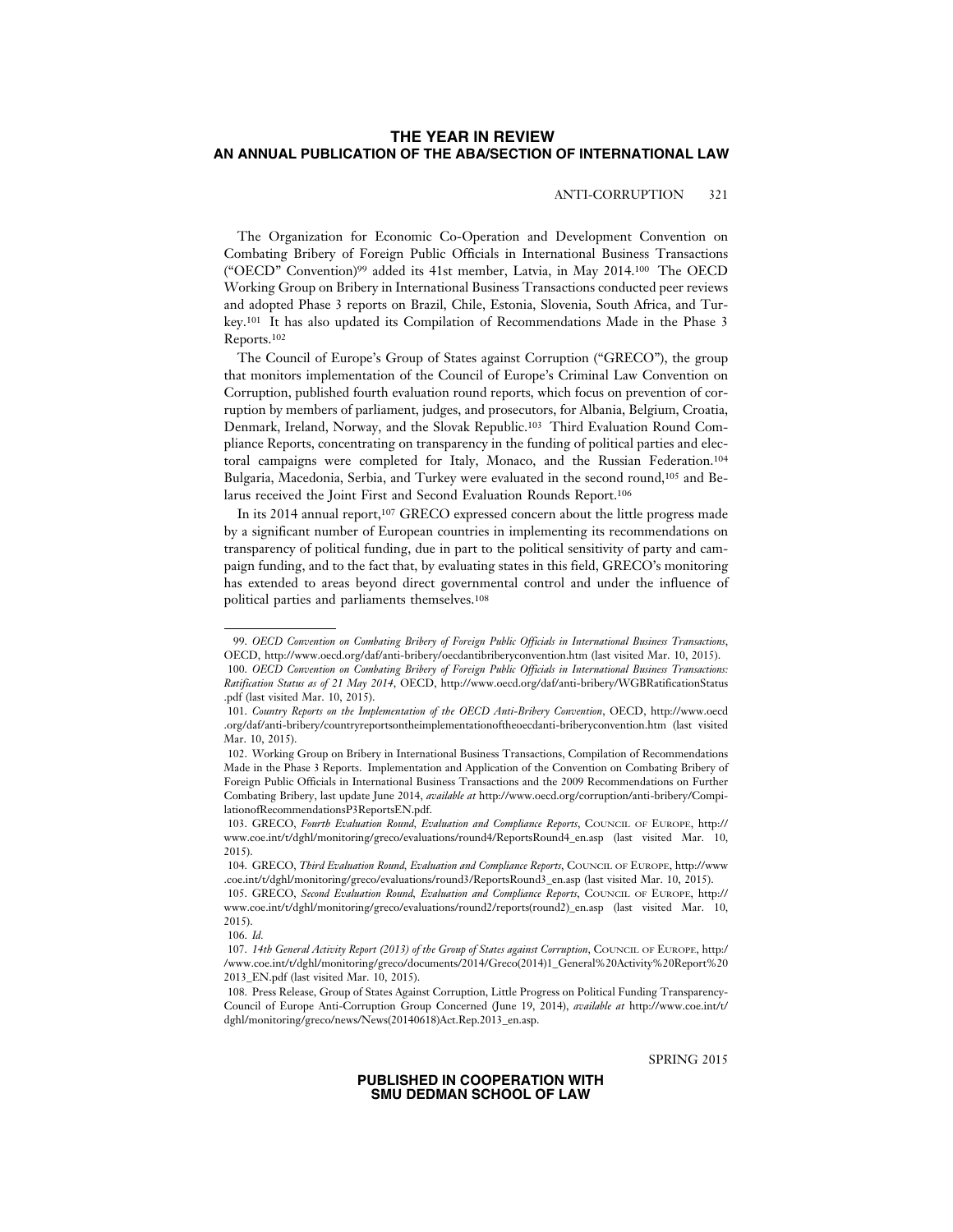322 THE YEAR IN REVIEW

### B. INTERNATIONAL ORGANIZATIONS

 At the 2014 G20 Summit in November 2014, the leaders of the world's largest economies endorsed the 2015-16 G20 Anti-Corruption Action Plan.109 G20 efforts will concentrate on building cooperation and networks, including enhancing mutual legal assistance, recovery of the proceeds of corruption, and denial of safe haven to corrupt officials.110 The G20 also reiterated its commitment to improving public and private sector transparency, and the transparency of beneficial ownership by implementing the G20 High-Level Principles on Beneficial Ownership Transparency.111

The G20 Anti-Corruption Working Group ("ACWG") held three meetings in 2014. Among ACWG's achievements are the development of the G20 High-Level Principles on Beneficial Ownership Transparency (2014),112 High-Level Principles on Corruption and Growth,113 and the Compendium of Good Practices for Integrity in Public Procurement.114 ACWG has also secured a commitment by all G20 countries to complete a selfassessment of their domestic foreign bribery frameworks and to provide annual updates to the ACWG on their progress as part of the annual ACWG Accountability Report questionnaire.<sup>115</sup>

The Arab Forum on Asset Recovery ("AFAR") convened its third meeting in Geneva, Switzerland, in November 2014. Over two hundred fifty delegates from forty governments and jurisdictions and six regional and international organizations agreed on the need to pursue and strengthen international cooperation to support Arab countries in transition with their respective processes of recovering illicit assets. As part of the forum, Austria, British Virgin Islands, Bailiwick of Jersey, Lebanon, and Hong Kong announced the publication of comprehensive asset recovery guides.<sup>116</sup>

Following the ouster of former Ukrainian President Victor Yanukovich in February 2014, the new government of Ukraine began efforts to recover assets stolen by Yanukovich and his cronies. The Ukraine Forum on Asset Recovery ("UFAR"), with partners from over thirty countries and territories as well several international organizations, was held in London in April 2014. UFAR participants pledged to ensure that technical assistance is on-going and continues to be available to assist Ukraine in its efforts to recover the proceeds of corruption.

In December 2014, the World Bank Group's International Corruption Hunters Alliance ("ICHA") held its Third Biennial Meeting in Washington, D.C. The meeting

level\_principles\_beneficial\_ownership\_transparency.pdf.

VOL. 49

<sup>109.</sup> 2015-16 G20 ANTI-CORRUPTION ACTION PLAN (2014), *available at* https://www.g20.org/sites/default/ files/g20\_resources/library/2015-16%20\_g20\_anti-corruption\_action\_plan\_0.pdf.

<sup>110.</sup> G20 LEADERS' COMMUNIQUE´ , BRISBANE SUMMIT, (2014), *available at* https://www.g20.org/sites/default/files/g20\_resources/library/brisbane\_g20\_leaders\_summit\_communique.pdf.

<sup>111.</sup> *Id.*

<sup>112.</sup> THE G20 HIGH-LEVEL PRINCIPLES ON BENEFICIAL OWNERSHIP TRANSPARENCY (2014), *available at* https://www.g20.org/sites/default/files/g20\_resources/library/g20\_high-

<sup>113.</sup> THE G20 HIGH-LEVEL PRINCIPLES ON CORRUPTION AND GROWTH (2014), *available at* https://www .g20.org/g20\_priorities/g20\_2014\_agenda/fighting\_corruption.

<sup>114.</sup> THE G20 COMPENDIUM OF GOOD PRACTICES FOR INTEGRITY IN PUBLIC PROCUREMENT (2014), *available at* https://www.g20.org/g20\_priorities/g20\_2014\_agenda/fighting\_corruption.

<sup>115.</sup> G20 FIGHTING CORRUPTION (2014), *available at* https://www.g20.org/g20\_priorities/g20\_2014\_agen da/fighting\_corruption.

<sup>116.</sup> *Id.*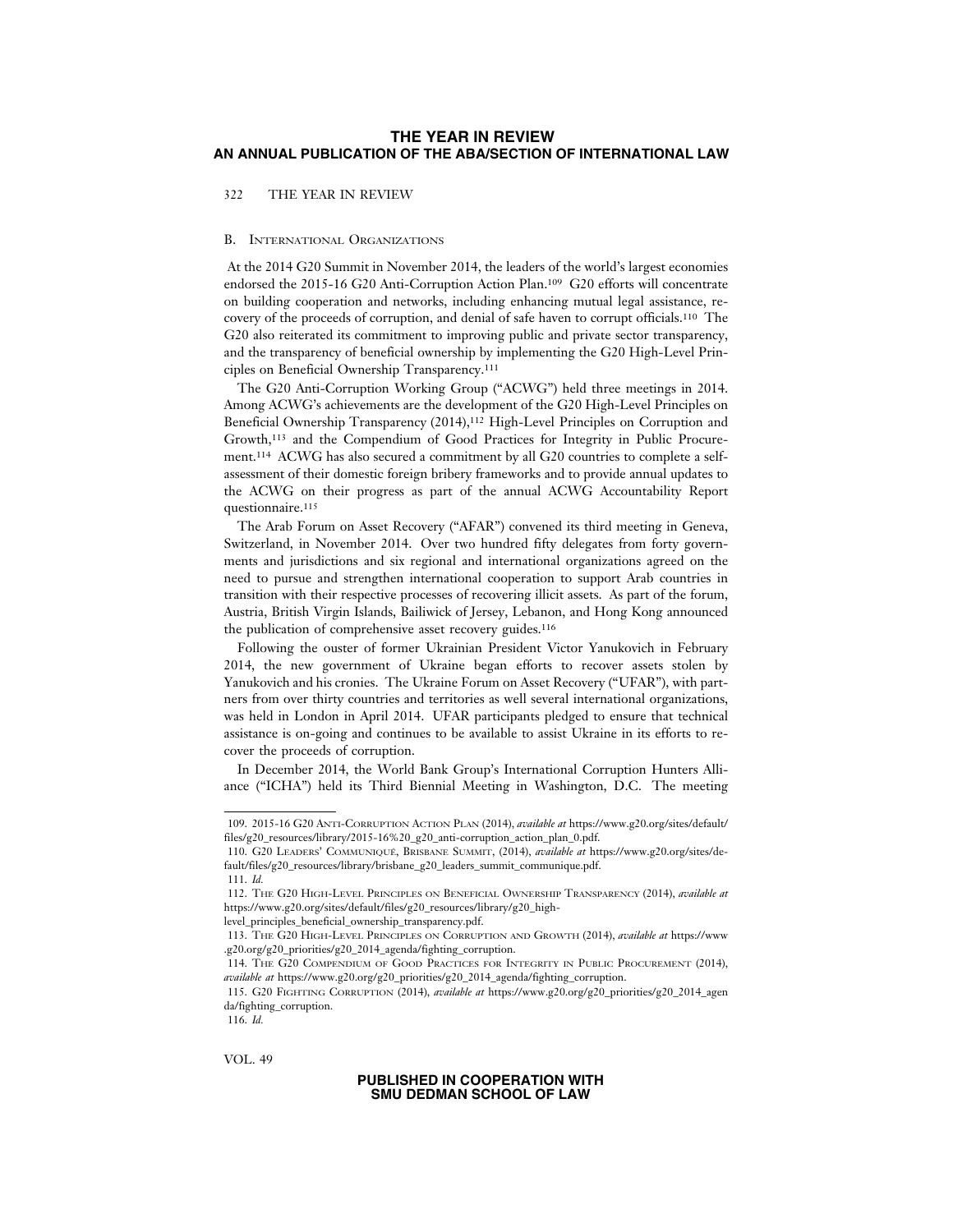# ANTI-CORRUPTION 323

brought together senior officials of corruption-investigating bodies and prosecuting authorities from over one hundred thirty countries. The meeting focused on fighting corruption–and the vast illicit outflows generated by corruption–by sharing know-how and experiences in the use of both traditional and alternative corruption-fighting approaches.

The 5th Global Focal Point Conference on Asset Recovery was held in Vienna, Austria, in September 2014. The event, organized by INTERPOL's Anti-Corruption and Financial Crimes unit and the Stolen Asset Recovery Initiative ("StAR"), brought together more than 170 anti-corruption investigators and prosecutors from seventy-nine countries to discuss operational issues related to asset recovery using examples of recent international cases to highlight challenges and possible solutions.117

StAR also published two new reports in 2014. *Public Wrongs, Private Actions* discusses how civil lawsuits can provide an effective complement to more commonly-used criminal approaches.118 *Few and Far: The Hard Facts on Stolen Asset Recovery* reports on how OECD countries are performing on asset recovery, provides recommendations and best practices, and suggests specific actions for development agencies.<sup>119</sup>

In June 2014, the World Bank Office of Suspension and Debarment ("OSD") released its first public report.120 The report provides case processing and other performance metrics related to two hundred twenty-four sanctions imposed by the Bank on firms and individuals from 2007 through June 30, 2013.121

# **IV. Civil Society Efforts**

#### A. TRANSPARENCY INTERNATIONAL

 In 2014, Transparency International (TI) released its tenth annual report on OECD Convention enforcement.122 *Exporting Corruption: Progress Report 2014* uses statistics from 2010-2013 to rank forty countries according to enforcement activity: active, moderate, limited, and little or no enforcement123 Latvia was not included because it had not joined the OECD until 2014,124 and countries that joined the Convention after 2010 had their

SPRING 2015

<sup>117.</sup> Press Release, INTERPOL, INTERPOL-StAR Conference Aims to Increase Cooperation in Asset Recovery Investigations (Sept. 11, 2014), *available at* http://www.interpol.int/News-and-media/News/2014/ N2014-167.

<sup>118.</sup> JEAN-PIERRE BRUN, *et al*., Public Wrongs, Private Actions: Civil Lawsuits to Recover Stolen Assets (2014), *available at* http://star.worldbank.org/star/publication/public-wrongs-private-actions.

<sup>119.</sup> LARISSA GRAY, ET AL., FEW AND FAR: THE HARD FACTS ON STOLEN ASSET RECOVERY (2014), *available at* http://star.worldbank.org/star/publication/few-and-far-hard-facts-stolen-asset-recovery.

<sup>120.</sup> THE WORLD BANK OFFICE OF SUSPENSION AND DEBARMENT: REPORT ON FUNCTIONS, DATA AND LESSONS LEARNED 2007-2013 (2014), *available at* http://web.worldbank.org/WBSITE/EXTERNAL/EXT ABOUTUS/ORGANIZATION/ORGUNITS/EXTOFFEVASUS/0,,contentMDK:23584747~menuPK: 9601822~pagePK:64168445~piPK:64168309~theSitePK:3601046,00.html.

<sup>121.</sup> Press Release, The World Bank, World Bank Publishes Data and Lessons Learned on All Debarment Cases since 2007 (June 25, 2014), *available at* http://www.worldbank.org/en/news/press-release/2014/06/25/ world-bank-publishes-data-lessons-learned-debarment-cases-2007.

<sup>122.</sup> FRITZ HEIMANN ET AL., EXPORTING CORRUPTION–PROGRESS REPORT 2014: ASSESSING ENFORCE-MENT OF THE OECD CONVENTION ON COMBATING FOREIGN BRIBERY (2014), *available at* http:// files.transparency.org/content/download/1573/11296/file/2014\_ExportingCorruption\_OECDProgressRe port\_EN.pdf.

<sup>123.</sup> *Id.* at 10-11.

<sup>124.</sup> *Id.* at 4.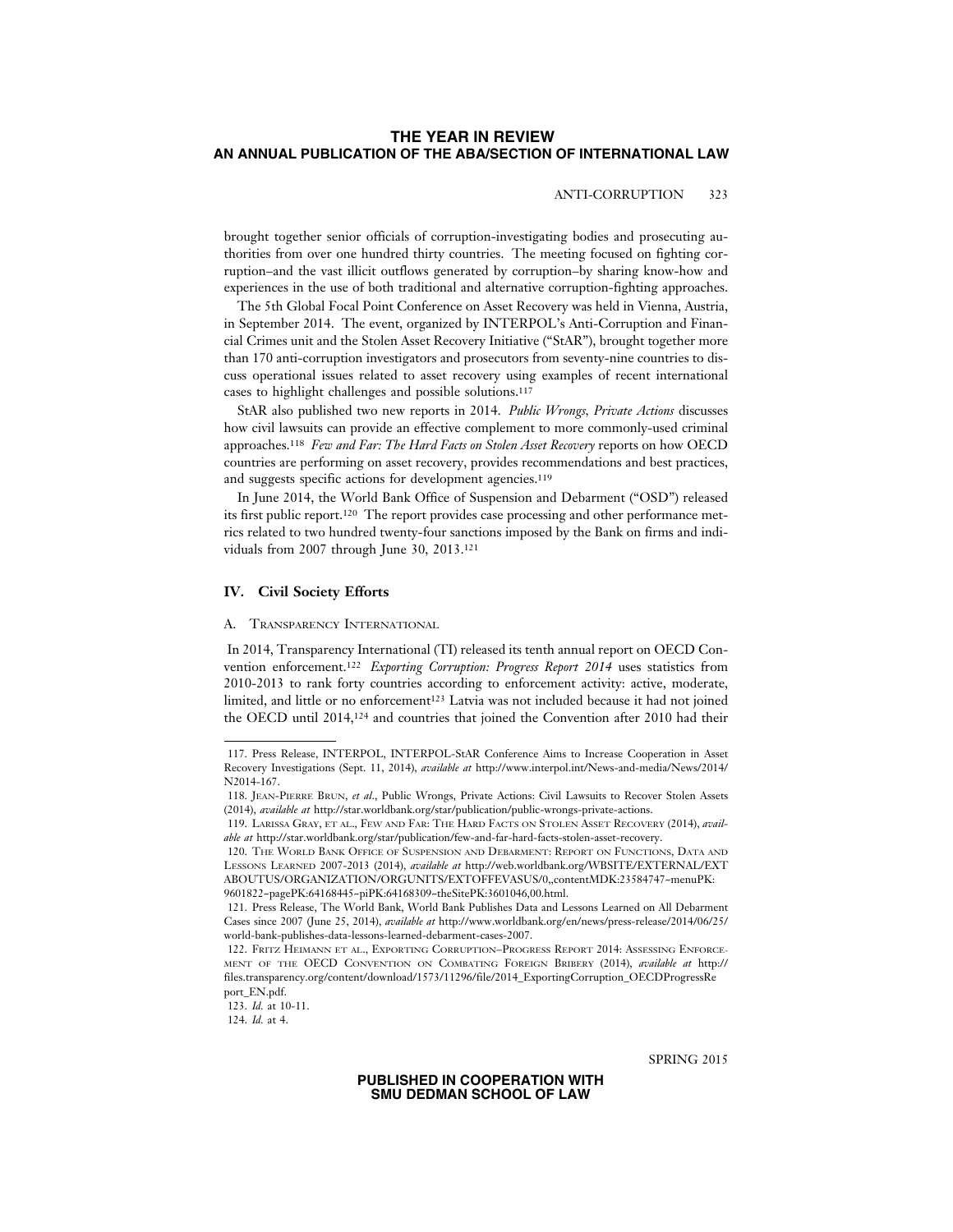## 324 THE YEAR IN REVIEW

requirements reduced proportionately.125 Again this year, only the United States, Germany, the United Kingdom, and Switzerland were listed as active enforcers.126 Canada joined last year's group of Italy, Australia, Austria, and Finland in the moderate enforcement group.127 The other twenty-nine member countries rank in the bottom two categories.128

In December, TI issued its 2014 Corruption Perceptions Index,129 ranking one hundred seventy-five countries and territories using expert opinions of public corruption.130 Denmark ranked at the top of the Index followed by New Zealand and Finland. At the bottom, Sudan ranked 173d while North Korea and Somalia tied for last.131

Among its new tools, TI released the EU Integrity Watch database of European parliament members' ("MEPs") financial interest declarations.132 As of July of 2014, all MEPs were required to submit financial interest declarations, including information on outside revenue, board memberships, and financial holdings.133 The database provides a method of identifying MEPs with potential conflicts of interest.134

TI's U.S. chapter released *Verification of Anti-Corruption Compliance Programs,* which covers research relating to compliance verification and consultations.135 The report included five methods of verification: public reporting by companies, verification work carried out by accountants, lawyers, and consulting firms, certification of compliance programs, compliance reviews performed by government-mandated monitors, and certification efforts in the social and environmental areas.136 Organizations completing an internal review were encouraged to use a risk-based approach with a focus on the company's geographic locations, business sectors, business partners, nature of transactions, and the degree to which company agents interact with public officials.137

### B. EXTRACTIVE INDUSTRIES TRANSPARENCY INITIATIVE

 As of this year, forty-eight countries have implemented the Extractive Industries Transparency Initiative ("EITI") standards to ensure disclosure of taxes and other payments

137. *Id.*

VOL. 49

<sup>125.</sup> *Id.* at 8-9.

<sup>126.</sup> *Id.*

<sup>127.</sup> *Id.*

<sup>128.</sup> *Id.*

<sup>129.</sup> *2014 Corruption Perceptions Index*, TRANSPARENCY INTERNATIONAL, http://www.transparency.org/ cpi2014 (last visited Mar. 10, 2015).

<sup>130.</sup> Press Release, Transparency International, Corporate Secrecy, Global Money Laundering Makes It Harder for Emergeing Economies to Fight Corruption (Dec. 3, 2014), *available at* http://www.transparency .org/cpi2014/press.

<sup>131.</sup> *2014 Corruption Perceptions Index Results*, TRANSPARENCY INTERNATIONAL, *available at* http://www .transparency.org/cpi2014/results (last visited Mar. 10, 2015).

<sup>132.</sup> *About EU Integrity Watch*, TRANSPARENCY INTERNATIONAL, EU OFFICE (Nov. 10, 2014), http://www .integritywatch.eu/about.html.

<sup>133.</sup> *Id.*

<sup>134.</sup> *Id.*

<sup>135.</sup> FRITZ HEIMANN ET AL., VERIFICATION OF ANTI-CORRUPTION COMPLIANCE PROGRAMS (2014), *available at* http://www.transparency-usa.org/documents/TI-USA\_2014\_verificationreportfinal.pdf. 136. *Id.* at 6.